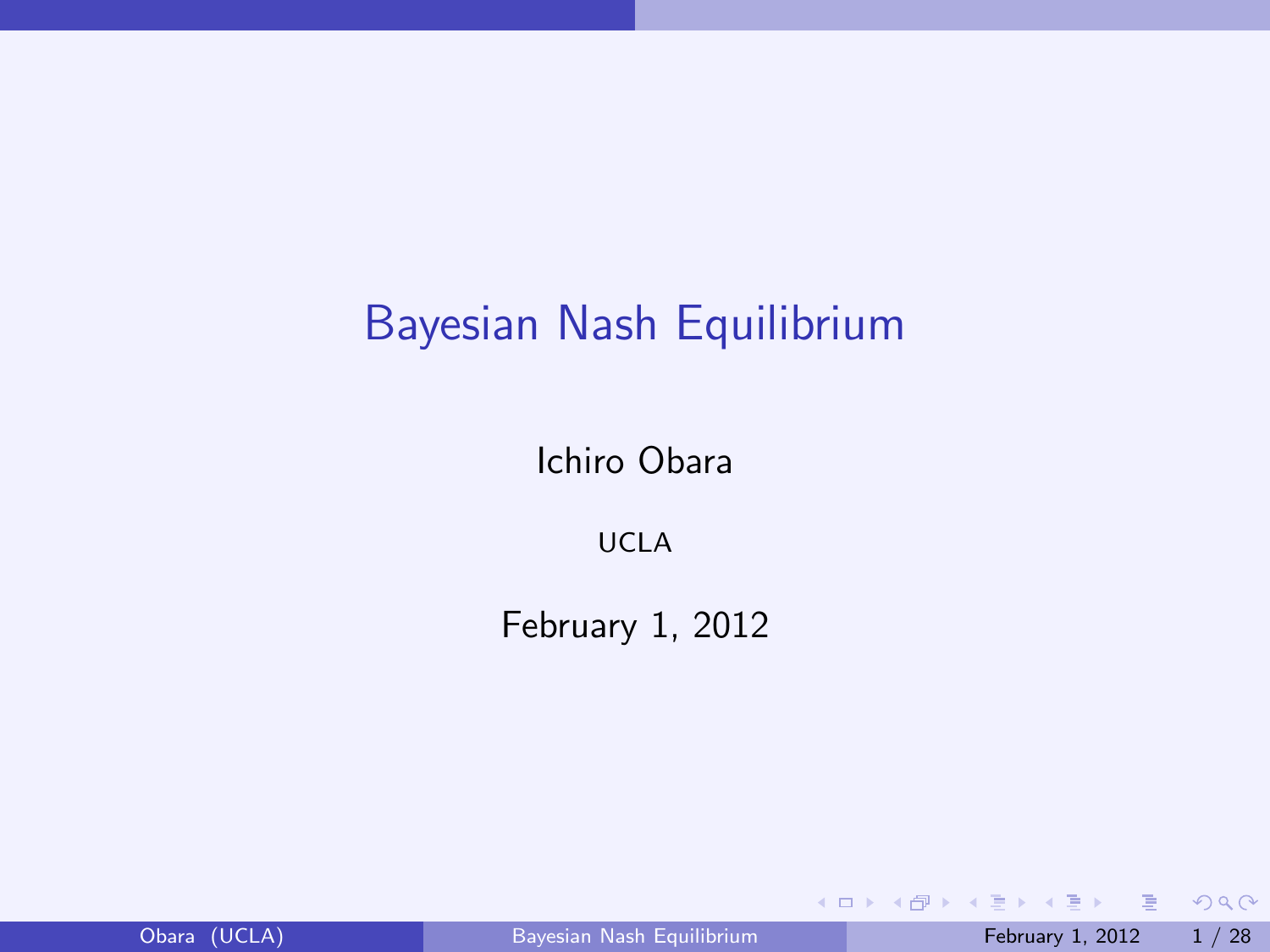- We like to model situations where each party holds some private information. For example,
	- $\triangleright$  A bidder does not know other bidders' values in auction.
	- $\triangleright$  A trader has some insider information about a recent technological innovation by some firm.

 $\blacktriangleright$  ...

目

 $\Omega$ 

- ④ ラ ス ヨ ト ス ヨ ト

4 0 8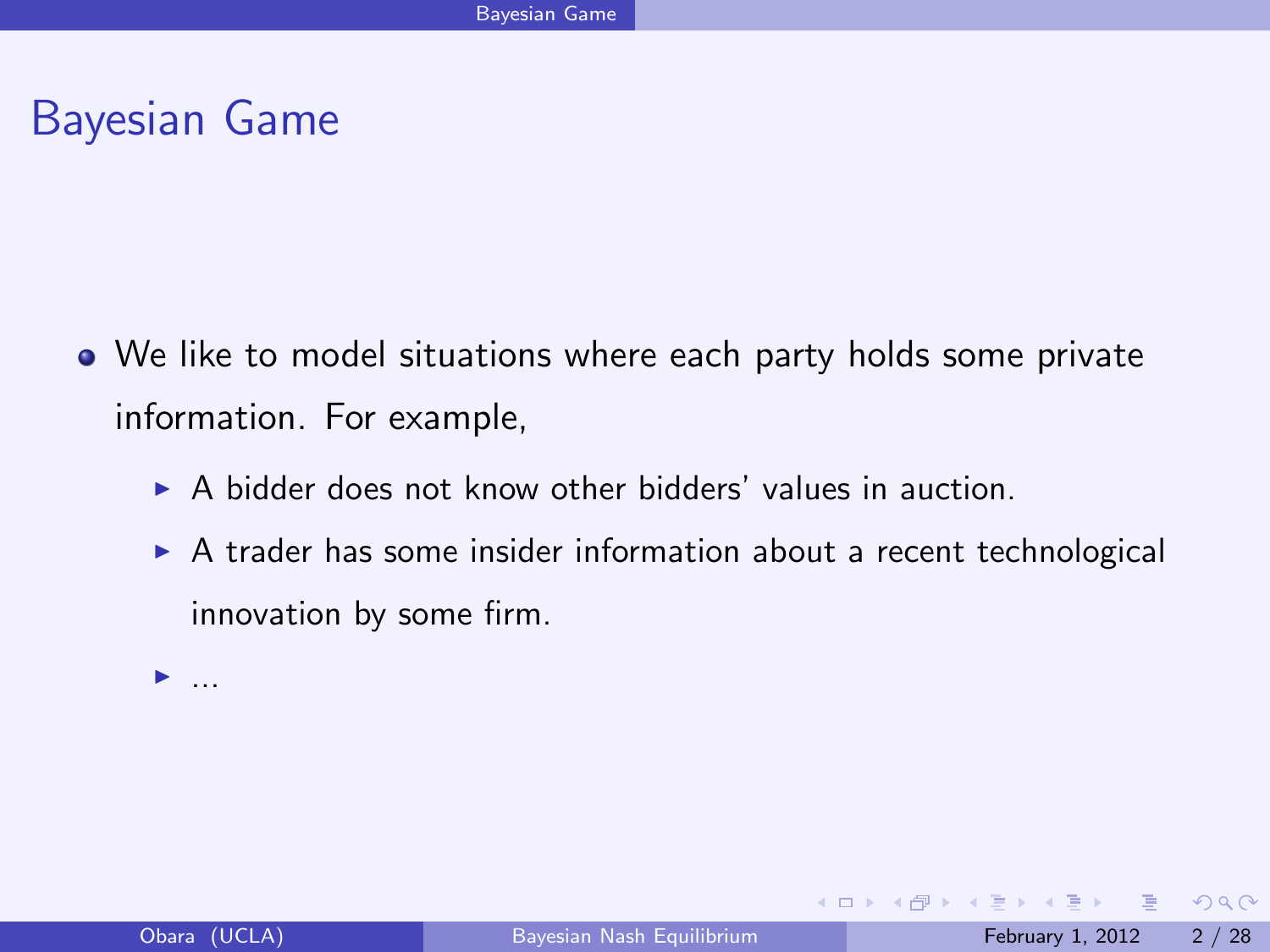#### Bayesian Game

- A Bayesian Game consists of
	- $\bullet$  player: a finite set N
	- **o** state: a set  $\Omega$
	- $\mathsf{action}\colon$  a set  $A_i$  for each  $i\in\mathsf{N}$
	- $\tt type:$  a set  $\mathcal{T}_i$  for each  $i \in \mathcal{N}$
	- **belief:** a function  $p_i: T_i \to \Delta\left(\Omega \times \prod_{j \neq i} T_j\right)$  for each  $i \in \mathcal{N}$
	- **payoff:** a function  $u_i: A \times \Omega \rightarrow \Re$  for each  $i \in N$ .

 $QQQ$ 

**≮ロト ⊀何ト ⊀ ヨト ⊀ ヨト**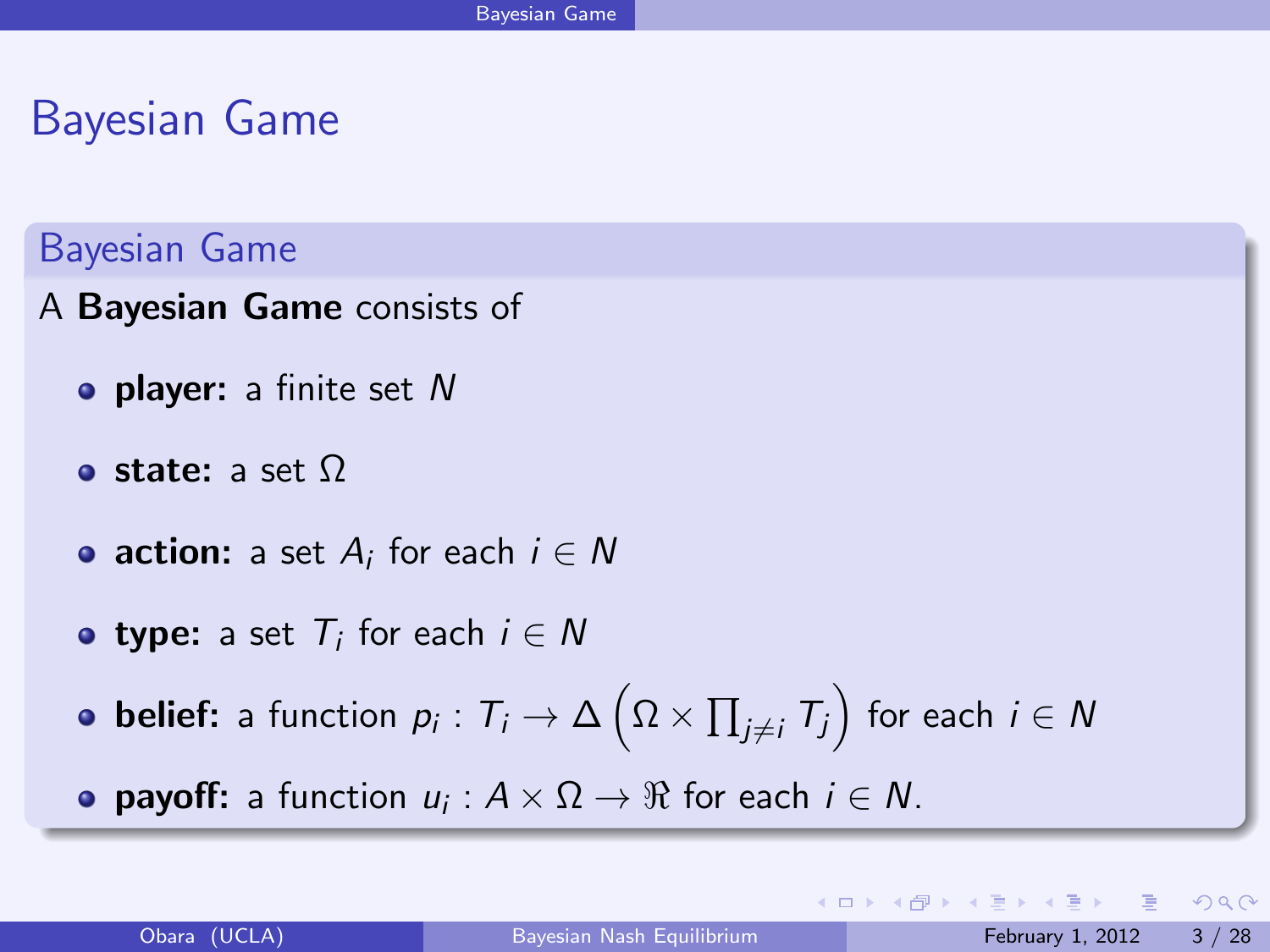- **·** Interpretation:
	- $\triangleright$   $\Omega$  is a set of possible states of nature that determine all physical setup of the game (payoffs).
	- $\blacktriangleright$   $\tau_i$  is the set of i's private types that encode player i's information/knowledge (ex. private signal).
	- $\blacktriangleright$   $p_i$  is player *i*'s **interim belief** about the state and the other players' types.
- We are already familiar with the basic idea of BG: correlated equilibrium and variety of interpretations of mixed strategy (Harsanyi's purification argument etc.) are some special cases. BG introduces incomplete information into games in a very flexible way.  $OQ$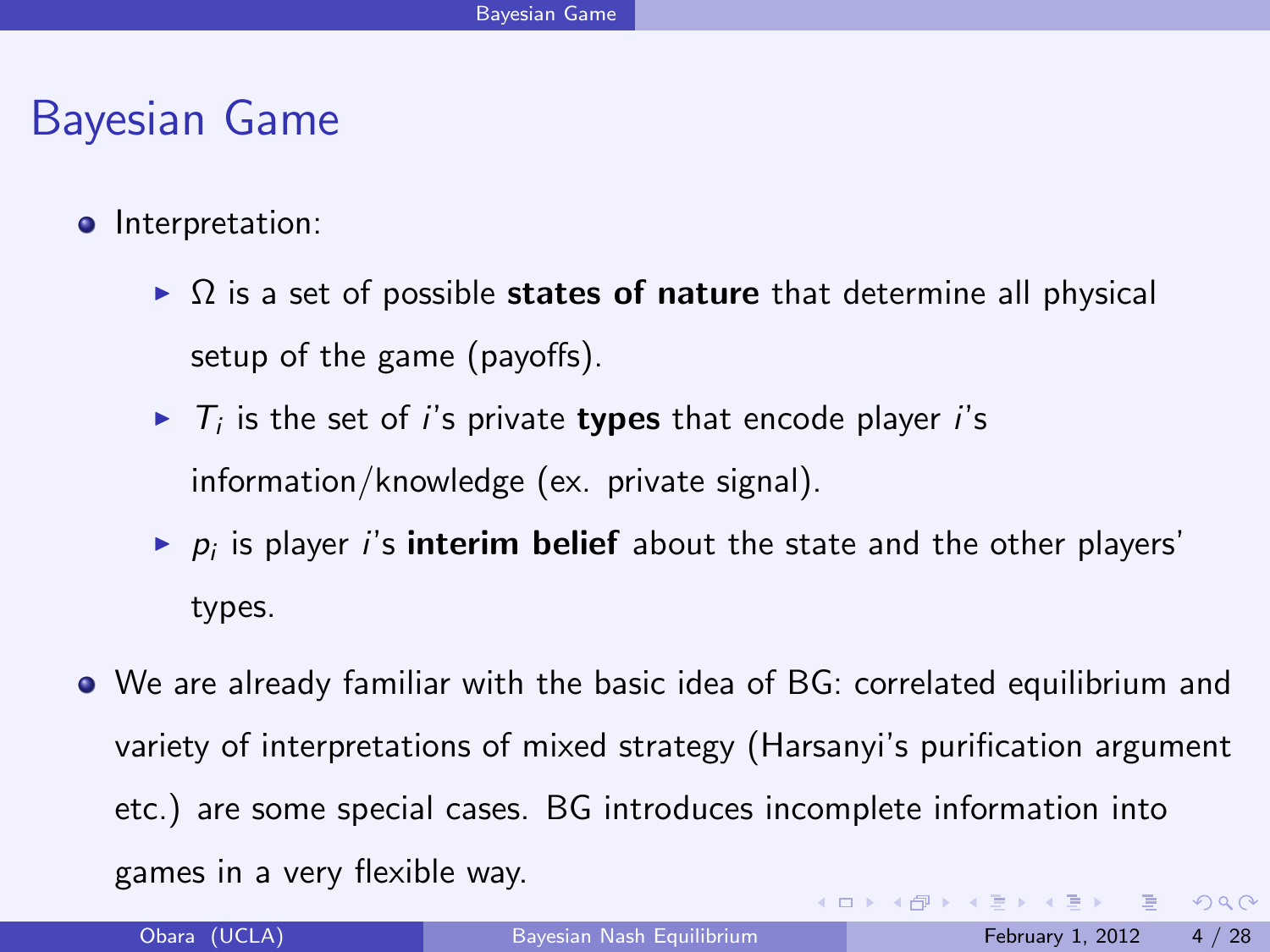**•** Bayesian games are often described more simply by eliminating  $\Omega$  as follows.

▶ Interim belief on 
$$
T_{-i}
$$
:  $p_i(t_{-i}|t_i) := \sum_{\omega \in \Omega} p_i(\omega, t_{-i}|t_i)$ 

► Payoff on 
$$
A \times T
$$
:  $u_i(a, t) := \sum_{\omega} u_i(a, \omega) p_i(\omega|t)$   
where  $p_i(\omega|t) = \frac{p_i(\omega, t_{-i}|t_i)}{\sum_{\omega \in \Omega} p_i(\omega, t_{-i}|t_i)}$ .

• In this formulation, type encodes both payoff and belief.

**E** 

 $ORO$ 

イロト イ部 トイ君 トイ君 ト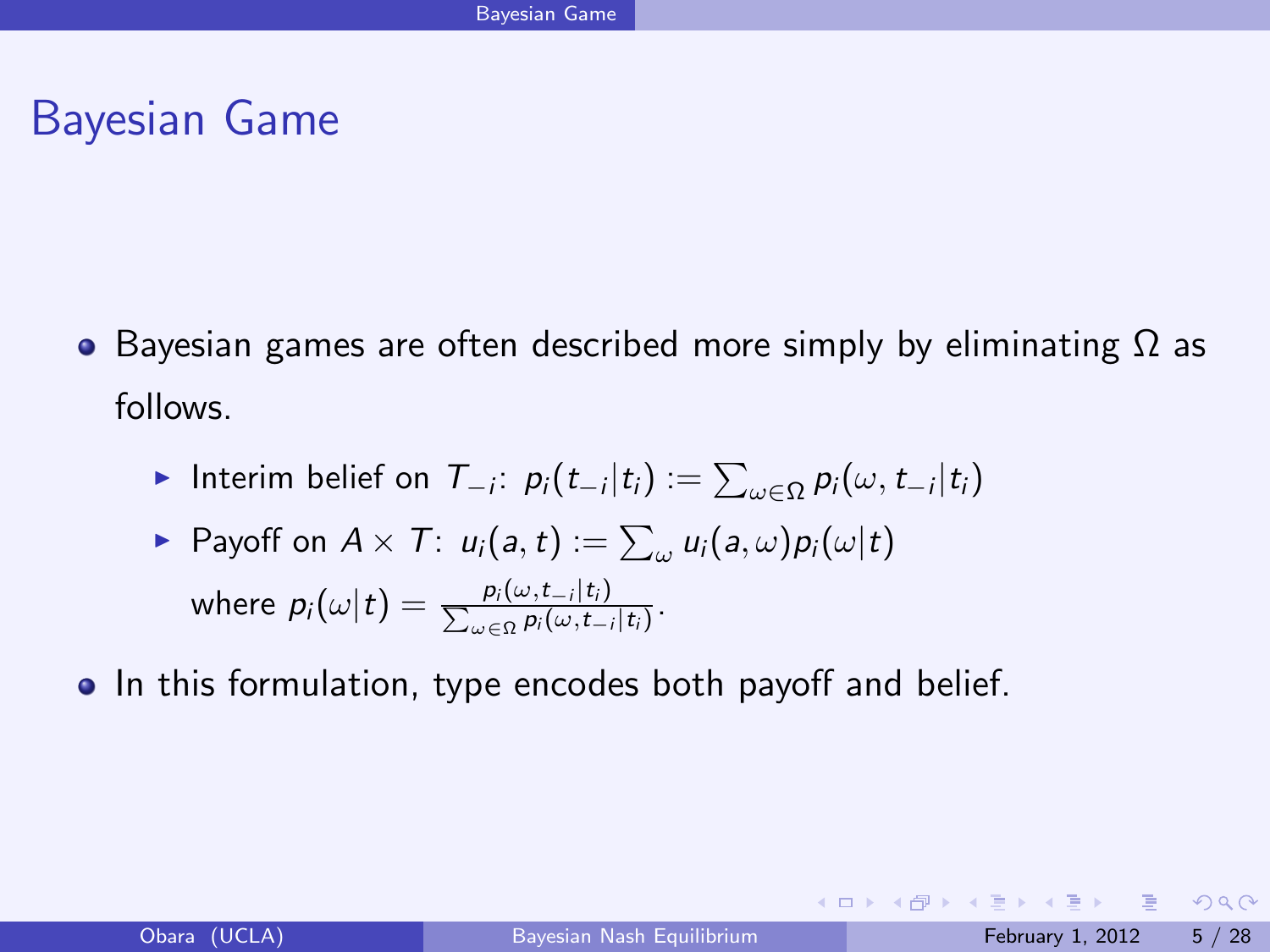#### Example: Auction

- **Consider the standard model of first price auction where each bidder** only knows her value and have a belief about the other bidders' values. This is a simple Bayesian game where
	- $\triangleright$  the set of players (bidders) is N
	- In the set of states is  $V_1 \times ... \times V_n$
	- In the set of actions for bidder i is  $A_i = \Re_+$
	- In the set of types for bidder i is  $V_i$
	- ► bidder *i*'s interim belief is  $p_i(v_{-i}|v_i)$ .
	- **•** bidder *i*'s payoff is  $u_i(b, v) = \mathbf{1}(b_i \ge \max_{i \ne i} b_i)(v_i b_i)$ .

- 3

 $QQQ$ 

 $\overline{AB}$   $\rightarrow$   $\overline{AB}$   $\rightarrow$   $\overline{AB}$   $\rightarrow$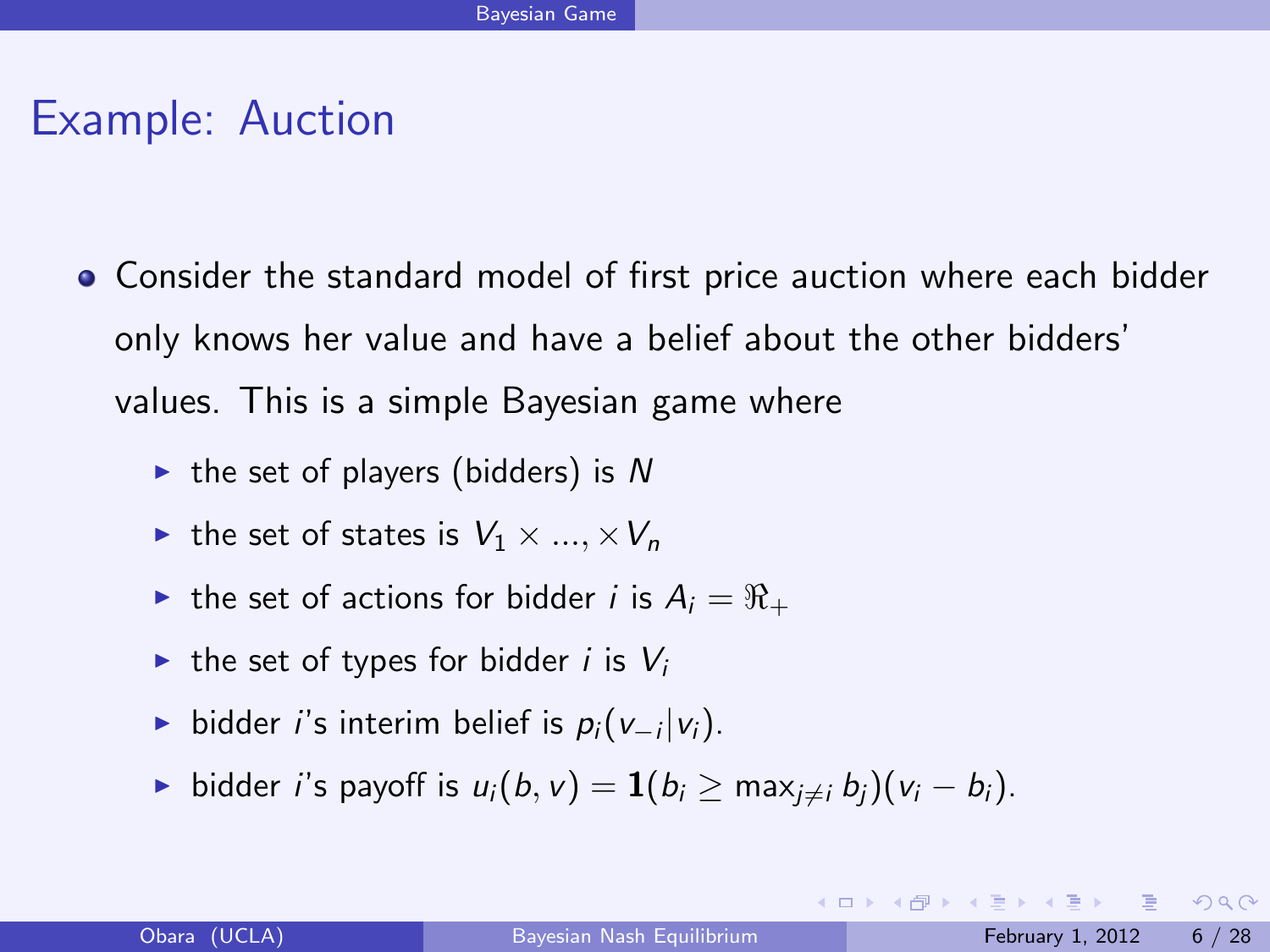# Common Prior Assumption (CPA)

We almost always assume that all the interim beliefs are derived from the same prior. That is, we assume **common prior**.

#### Common Prior Assumption

A Bayesian Game  $(N, \Omega, (A_i), (T_i), (p_i), (u_i))$  satisfies the **common prior**  $\boldsymbol{a}$ ssumption if there exists  $\rho \in \Delta(\Omega \times \prod_{i \in N} \mathcal{T}_i)$  such that

 $\rho_i(\omega, t_{-i} | t_i), t_i \in \mathcal{T}_i, i \in \mathcal{N}$  are all conditional distributions derived from  $\rho$ .

This assumption is not entirely convincing, but it is a useful one.

 $QQQ$ 

**≮ロト ⊀何ト ⊀ ヨト ∢ ヨト**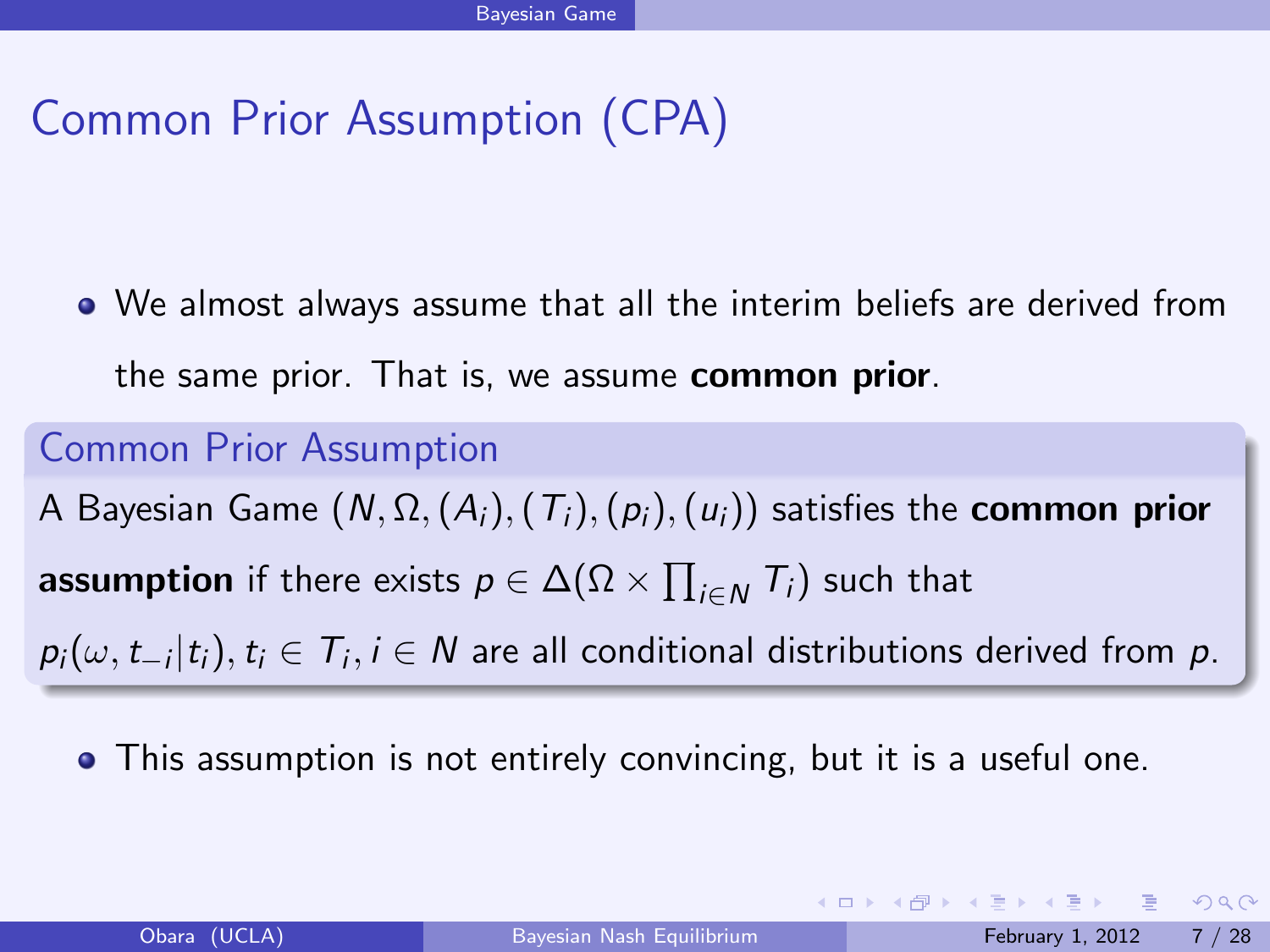# Bayesian Nash Equilibrium

- Player i's strategy  $s_i$  is a mapping from  $T_i$  to  $A_i$ . Let  $S_i$  be the set of player i's strategies. It is like a contingent plan of actions.
- Given  $s=(s_1,...,s_n)$ , player i's interim expected payoff for type  $t_i$  is

$$
E\left[u_i\left(\left(s_i(t_i), s_{-i}(\widetilde{t}_{-i})\right), \widetilde{\omega}\right) | t_i\right] \\ := \sum_{\omega \in \Omega} \sum_{t_{-i} \in \mathcal{T}_{-i}} u_i\left(\left(s_i(t_i), s_{-i}(t_{-i})\right), \omega\right) p_i(\omega, t_{-i}|t_i)
$$

A strategy profile  $s = (s_1, ..., s_n)$  is a Bayesian Nash Equilibrium if for every  $i \in N$ ,  $s_i$  assigns an optimal action for each  $t_i$  that maximizes player i's interim expected payoff.

**KOD KARD KED KED E VOOR**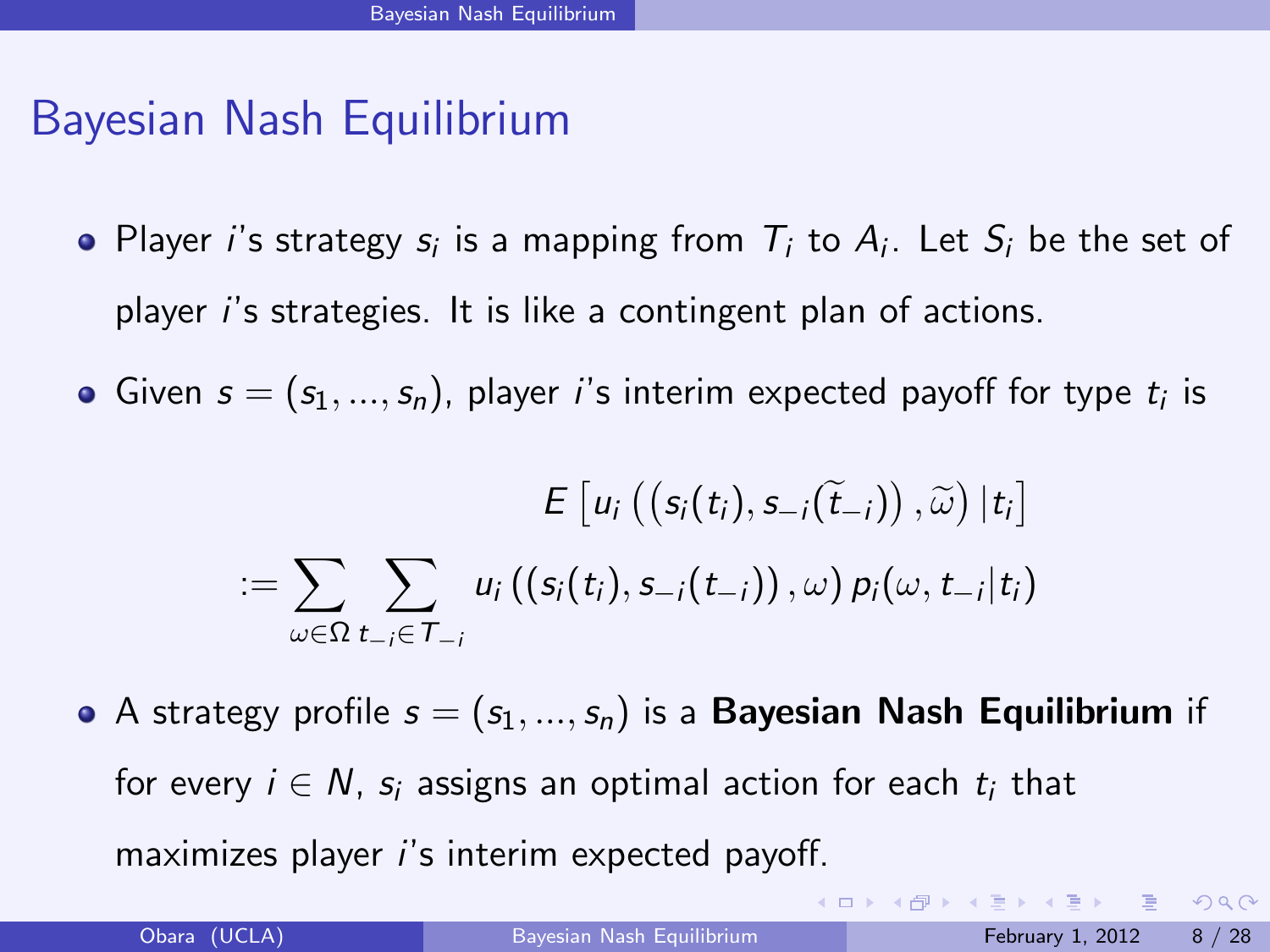# Bayesian Nash Equilibrium

Here is a formal definition.

Bayesian Nash Equilibrium  $s^* = (s_1^*,...,s_n^*) \in S$  is a Bayesian Nash Equilibrium if

$$
E [u_i((s_i^*(t_i), s_{-i}^*(\widetilde{t}_{-i})), \widetilde{\omega})|t_i]
$$
  
\n
$$
\geq E [u_i((a_i, s_{-i}^*(\widetilde{t}_{-i})), \widetilde{\omega})|t_i]
$$

holds for every  $a_i \in A_i$  and  $t_i \in T_i$ , for every  $i \in N$ .

 $\Omega$ 

 $4$  ロ }  $4$   $4$  }  $4$   $\equiv$  }  $4$   $\equiv$  }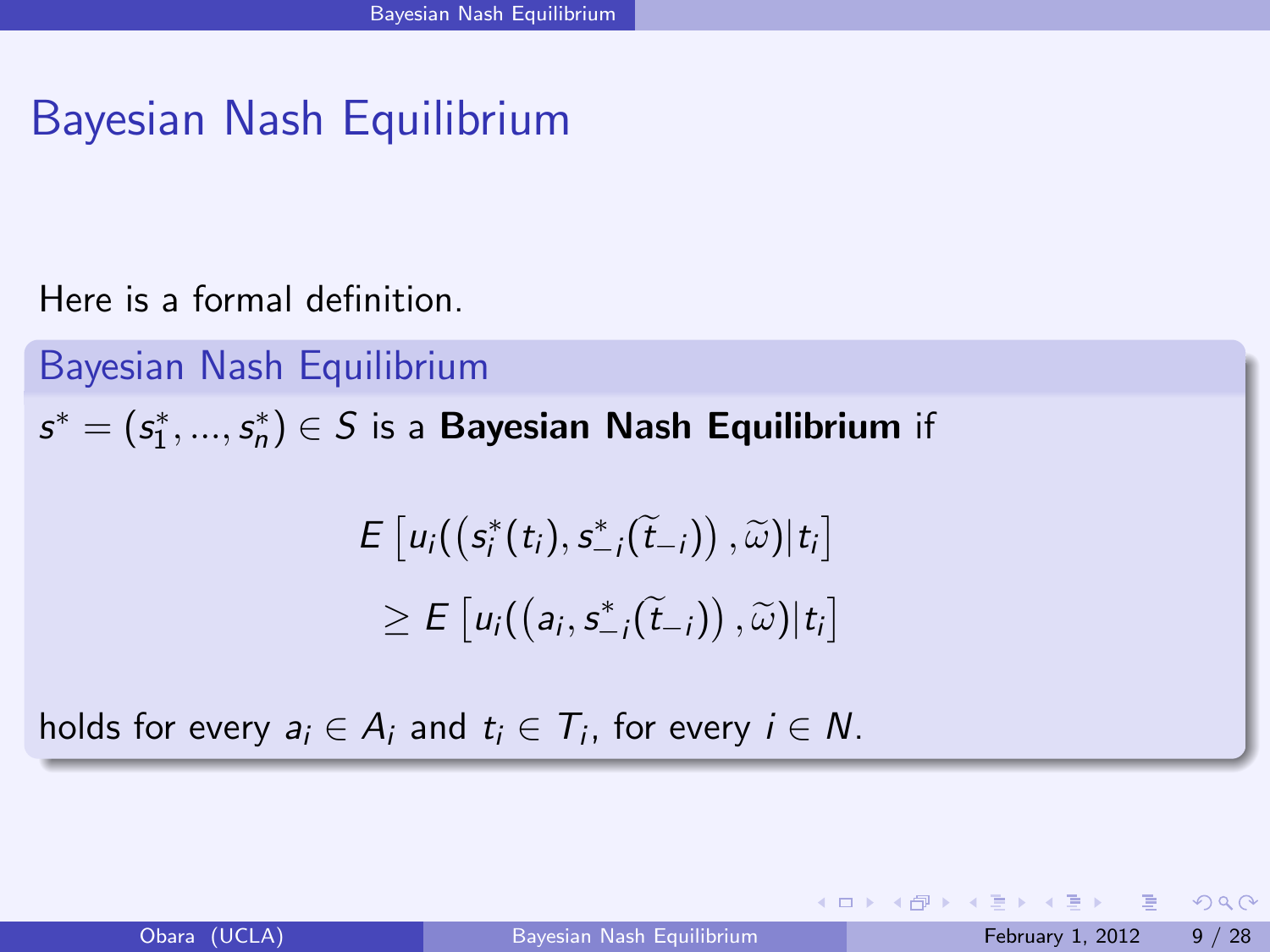#### Comments.

- A Bayesian Nash equilibrium can be regarded as a Nash Equilibrium of some appropriately defined strategic game.
	- $\triangleright$  One interpretation is to regard each type as a distinct player and regard the game as a strategic game among such  $\sum_i | \mathcal{T}_i |$  players (cf. definition in O&R). Then a BNE can be regarded as a NE of this strategic game.
	- $\triangleright$  Suppose that there exists common prior p. Let  $U_i(s) = E\left[u_i((s_i(\tilde{t}_i), s_{-i}(\tilde{t}_{-i})), \tilde{\omega})\right]$  be player *i*'s <u>ex ante</u> expected payoff given  $s \in S$ . Then a BNE  $s^*$  is a NE of strategic game  $(N,(S_i),(U_i)).$

**KOD KARD KED KED B YOUR**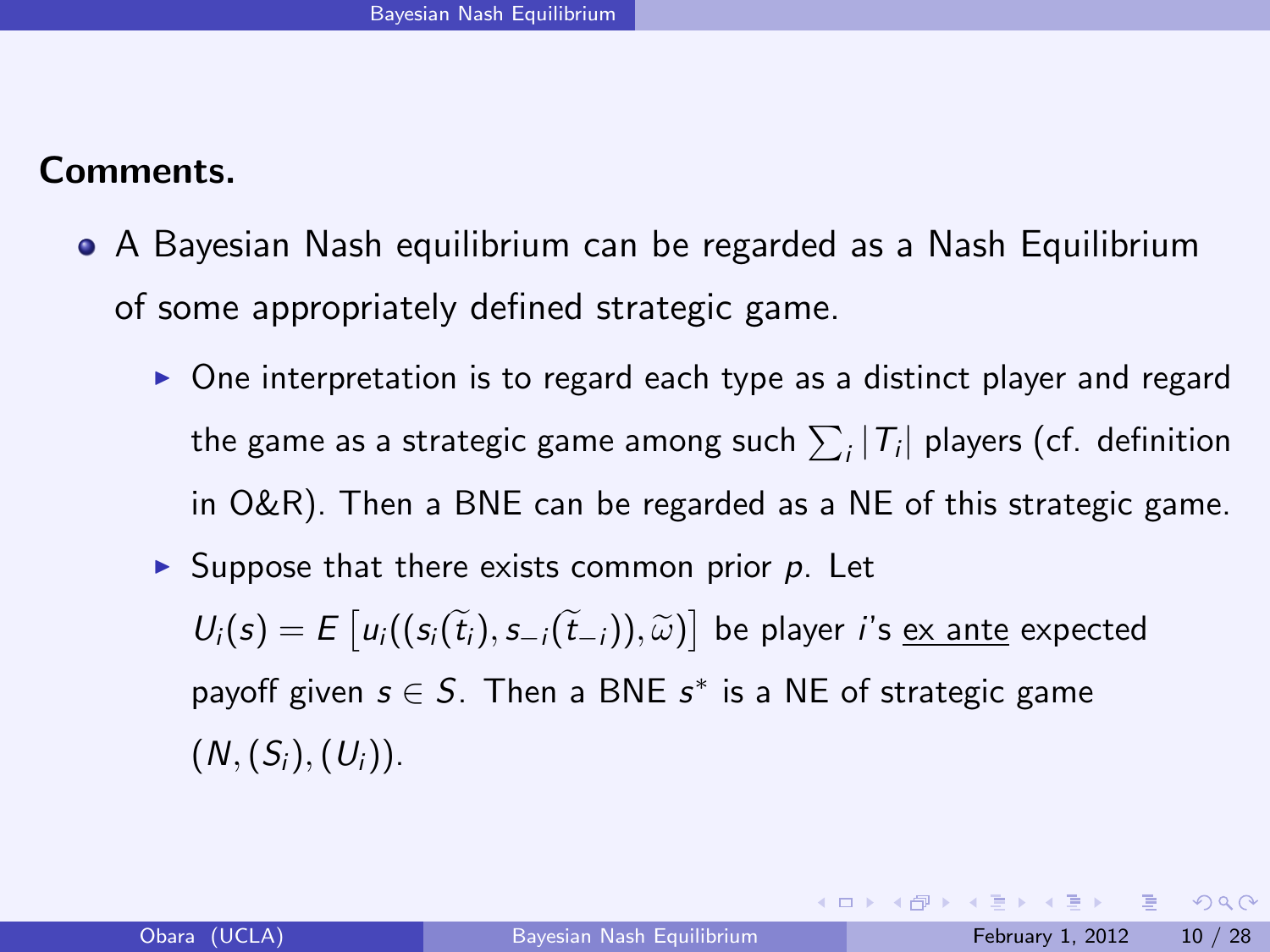#### Comments.

• Suppose that there are finite actions and finite types for each player. In this case, the whole game can be regarded as a finite strategic game (in either interpretation). In this setting, we can allow each type to randomize over actions as we did in mixed strategy NE. Then we can define a mixed strategy BNE and it follows immediately from the existence of MSNE that there exists a MSBNE.

<span id="page-10-0"></span>- E  $\Omega$ 

**The South Book**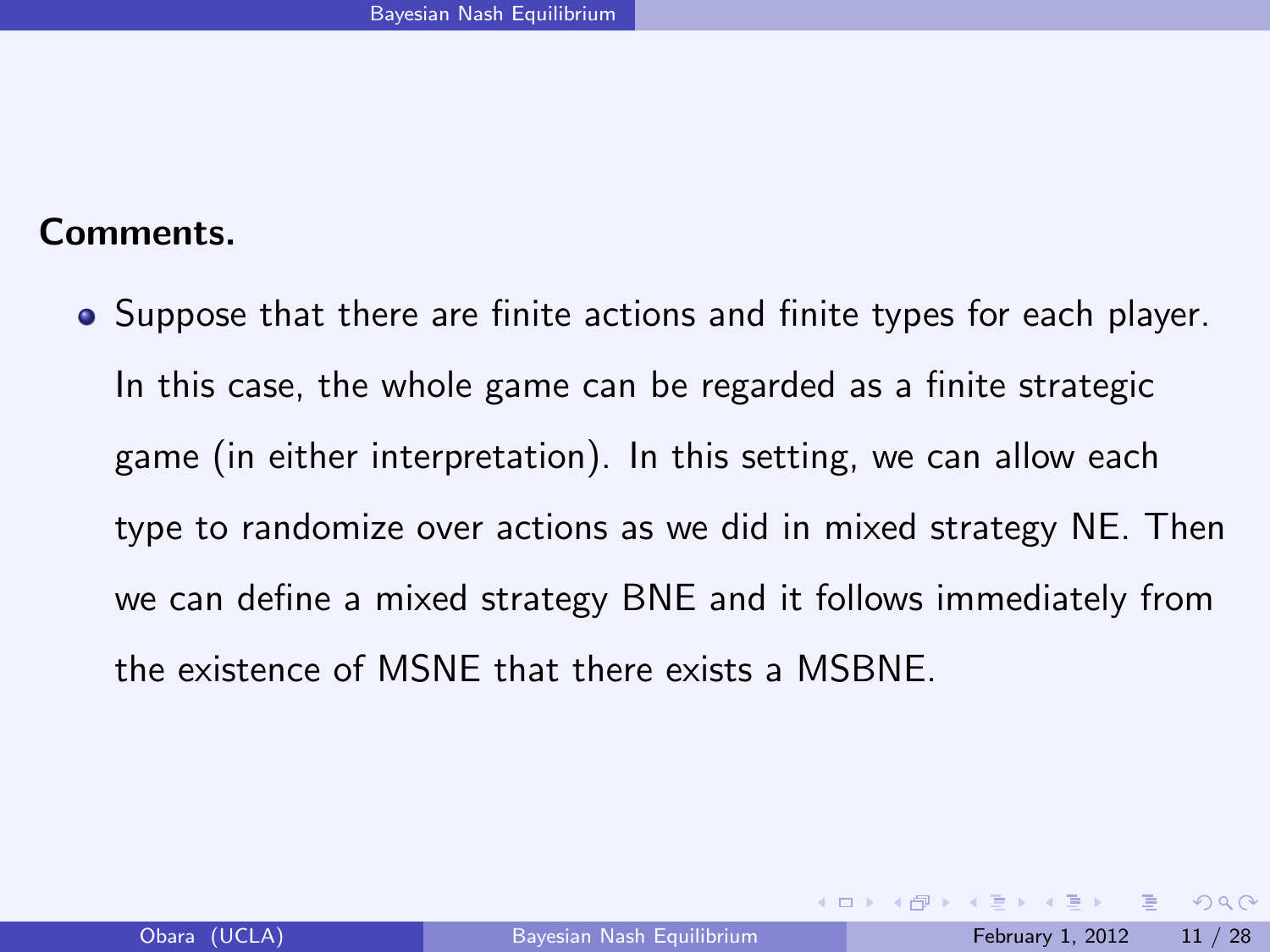# Example 1: Second Price Auction

- Suppose that  $v = (v_1, ..., v_n)$  is generated by common prior  $p \in \Delta([0,1]^n)$  in second price auction.
- Since it is a dominant action to bid one's true value, bidders' beliefs are not relevant for their decision. Hence  $b^* = (b_1^*,....,b_n^*)$ , where  $b_i^*(v_i) = v_i$ , is a BNE.

<span id="page-11-0"></span> $\Omega$ 

イロト イ部 トイ君 トイ君 ト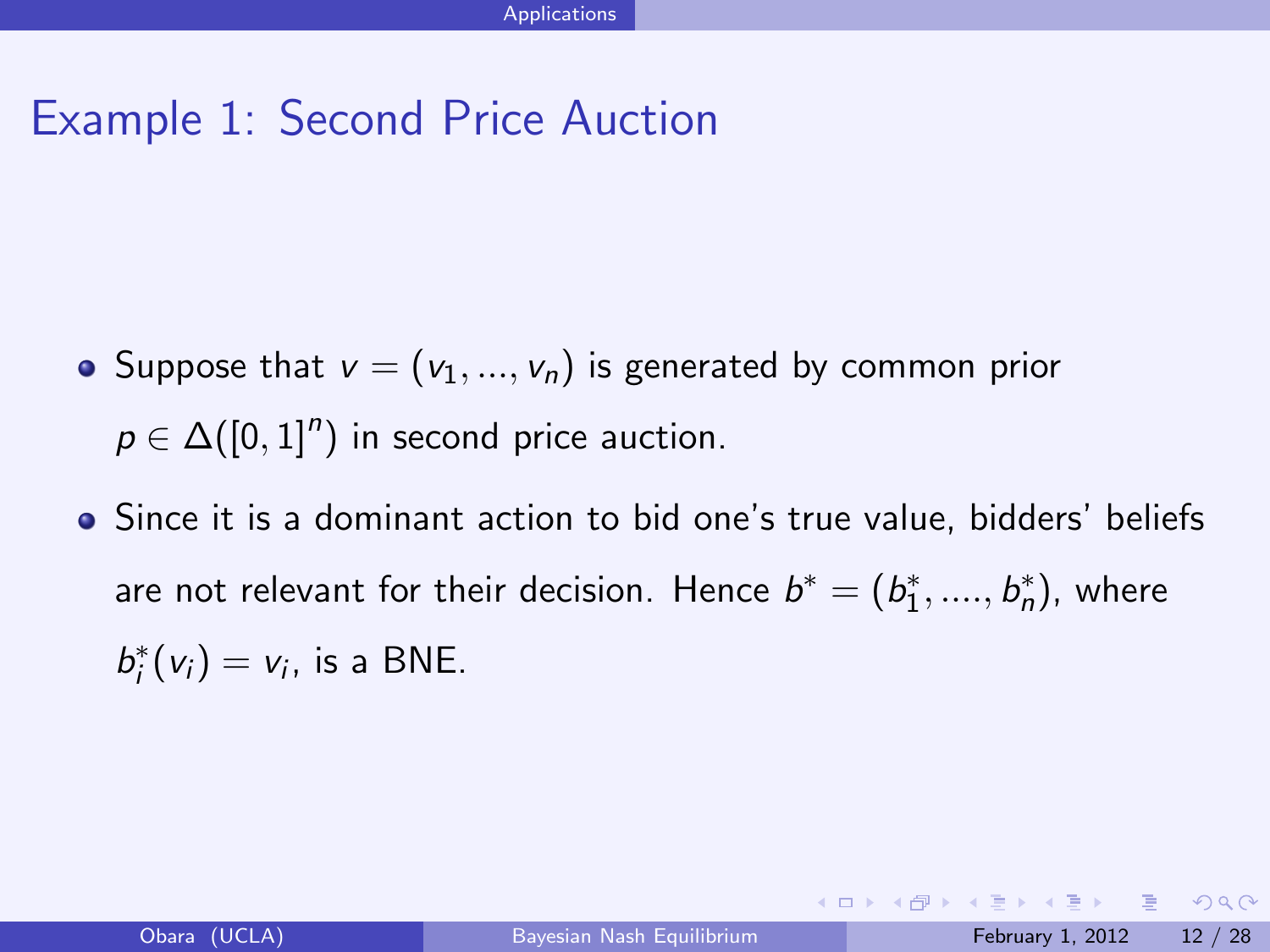- Assume that  $v_i$  is i.i.d. across bidders and follow the uniform distribution on  $[0, 1]$ .
- We look for a symmetric BNE  $(b^*,...,b^*)$  in first price auction.
- We use "guess and verify method": we assume  $b(v) = \theta v$  for some  $\theta$ , then verify that this strategy is in fact optimal against itself for some θ.

 $QQQ$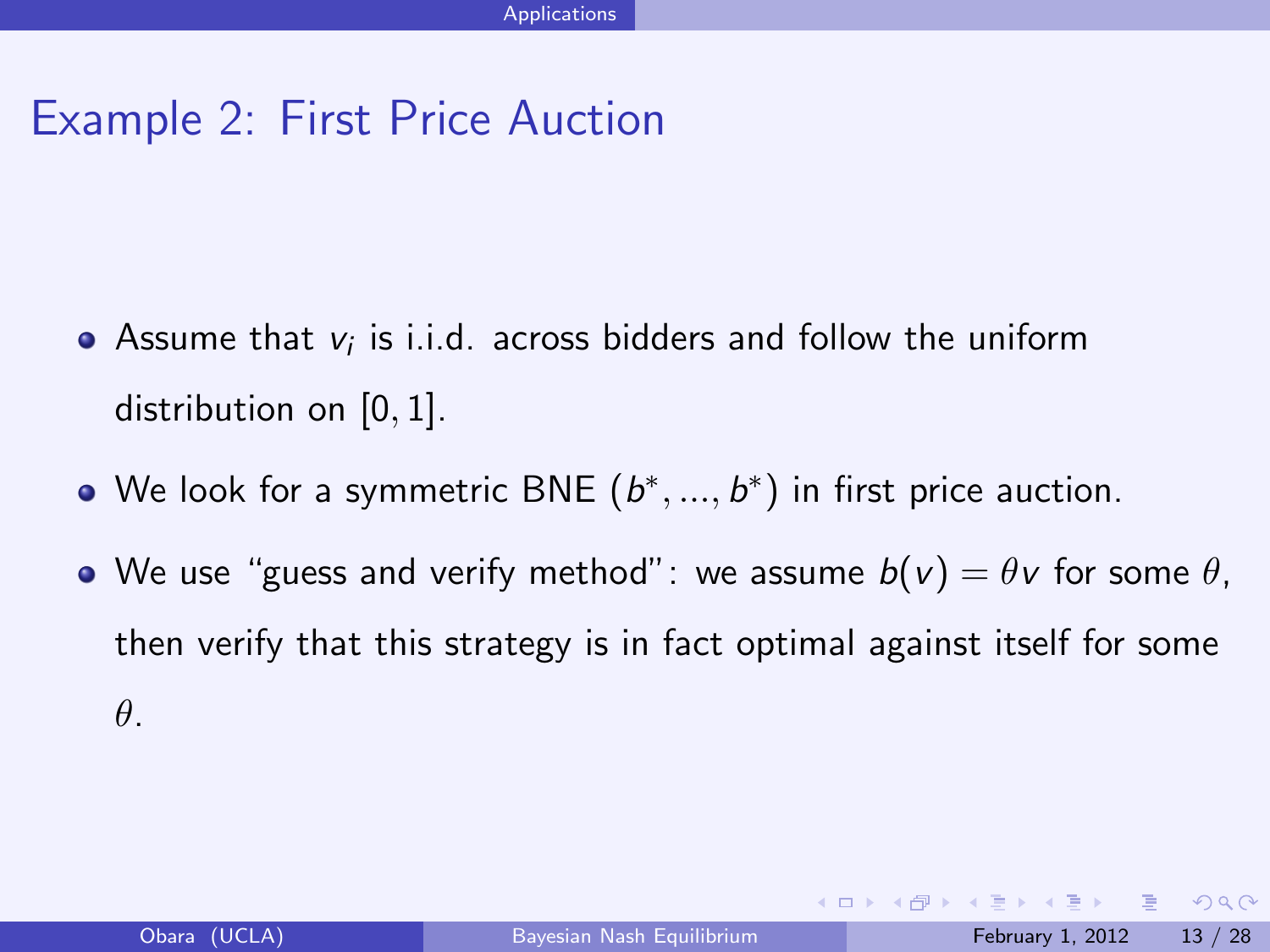**•** Bidder *i*'s expected payoff with value  $v_i \in [0, 1]$  and bid  $b_i \in [0, 1]$  is

$$
Pr(\text{win}|b_i)(v_i - b_i) = Pr\left(\max_{j \neq i} v_j \leq \frac{b_i}{\theta}\right)(v_i - b_i)
$$
  
= 
$$
\left(\frac{b_i}{\theta}\right)^{n-1} (v_i - b_i)
$$

• The first order condition is:

<span id="page-13-0"></span>
$$
\frac{n-1}{\theta}\left(\frac{b_i}{\theta}\right)^{n-2}\left(v_i-b_i\right)-\left(\frac{b_i}{\theta}\right)^{n-1}=0
$$

 $\frac{n-1}{n}$ v<sub>i</sub> maximizes the payoff given v<sub>i</sub> (independent of  $\theta$ ).

Hence  $b^*(v) = \frac{n-1}{n}v$  is the optimal bid for each bidder when all the other bidders are using it. That is, it is a symmetric BNE for every bidder to follow  $b^*(v) = \frac{n-1}{n}v$ . **KOD KARD KED KED E VOOR**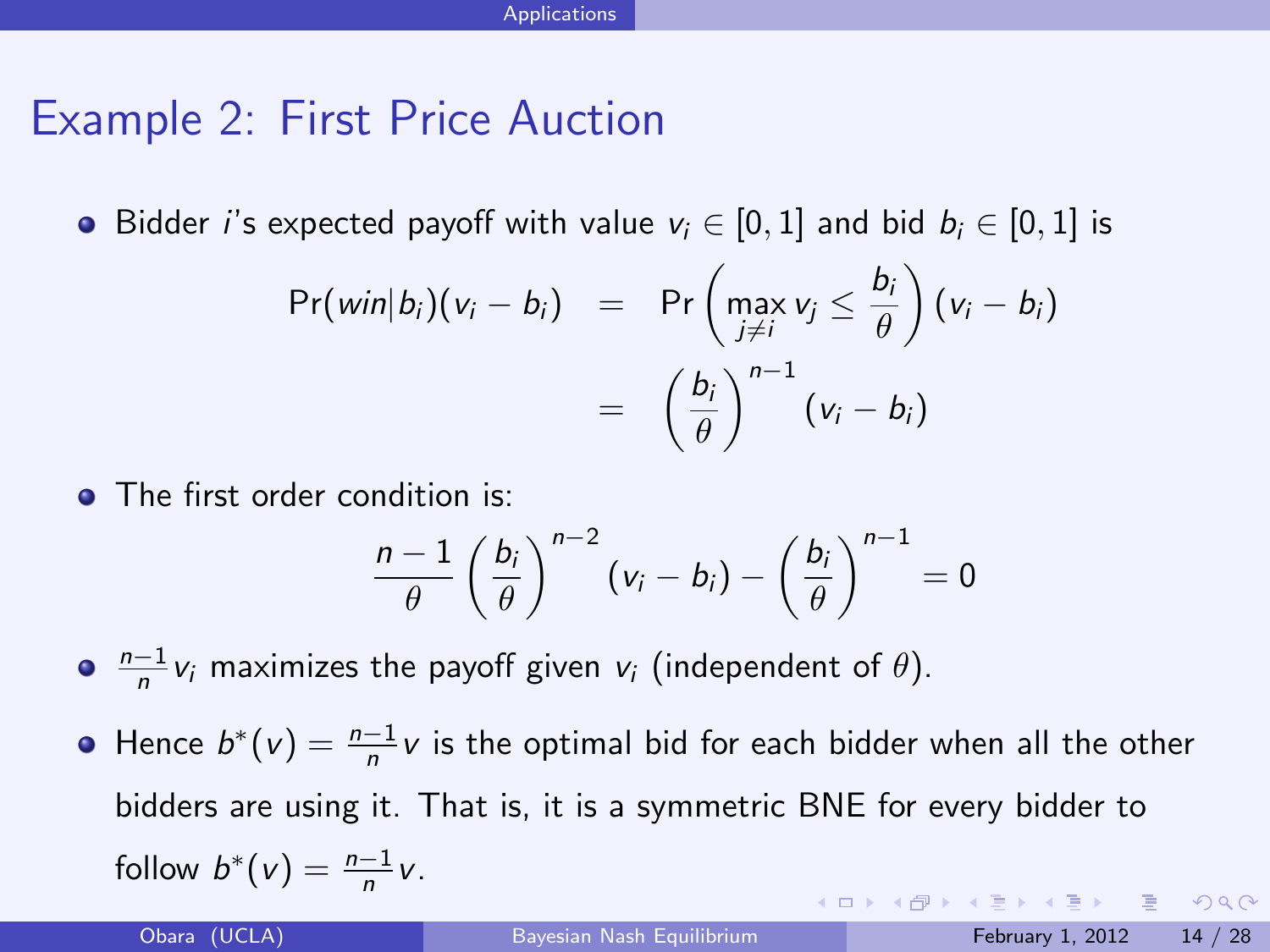- $\bullet$  Next we consider general cumulative distribution function  $F$  (still i.i.d. is assumed).
- Assume that the symmetric BNE  $b^*$  is strictly increasing and differentiable.
- $\bullet$  The expected payoff for type v bidder is

$$
Pr(\text{win}|b)(v - b) = F(b^{*-1}(b))^{n-1}(v - b)
$$

• The type v bidder's optimal bid  $\hat{b}(v)$  is obtained from the following first order condition:

$$
\frac{(n-1)f(b^{*-1}(\widehat{b}(v)))F(b^{*-1}(\widehat{b}(v)))^{n-2}}{b^{*'}(b^{*-1}(\widehat{b}(v))}(\nu - \widehat{b}(v))) - F(b^{*-1}(\widehat{b}(v)))^{n-1} = 0
$$

 $QQQ$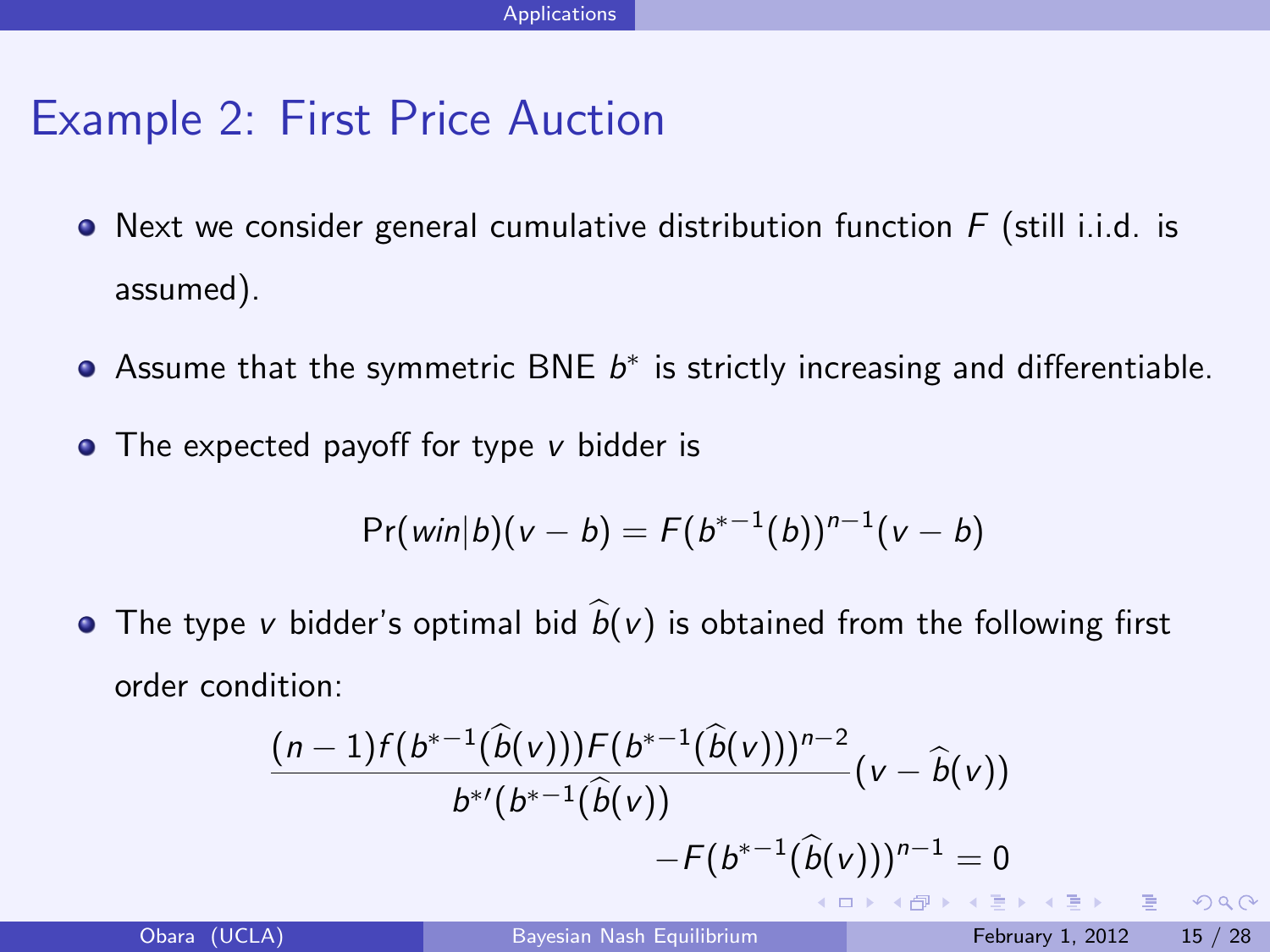Since  $b(v) = b^*(v)$  in equilibrium, this differential equation simplifies to

$$
\frac{(F(v)^{n-1})'}{b'(v)}(v-b(v))-F(v)^{n-1}=0.
$$

• Solving this, we obtain

I

$$
b^{*}(v) = \frac{\int_{0}^{v} (F(x)^{n-1})' x dx}{F(v)^{n-1}}.
$$

or, by integration by parts,

$$
b^{*}(v) = v - \frac{\int_{0}^{v} F(x)^{n-1} dx}{F(v)^{n-1}}
$$

 $\triangleright$  We can verify that (1) this is in fact strictly increasing and differentiable and (2) second order condition is satisfied.

Obara (UCLA) [Bayesian Nash Equilibrium](#page-0-0) February 1, 2012 16 / 28

 $OQ$ 

KONKAPIK KENYEN E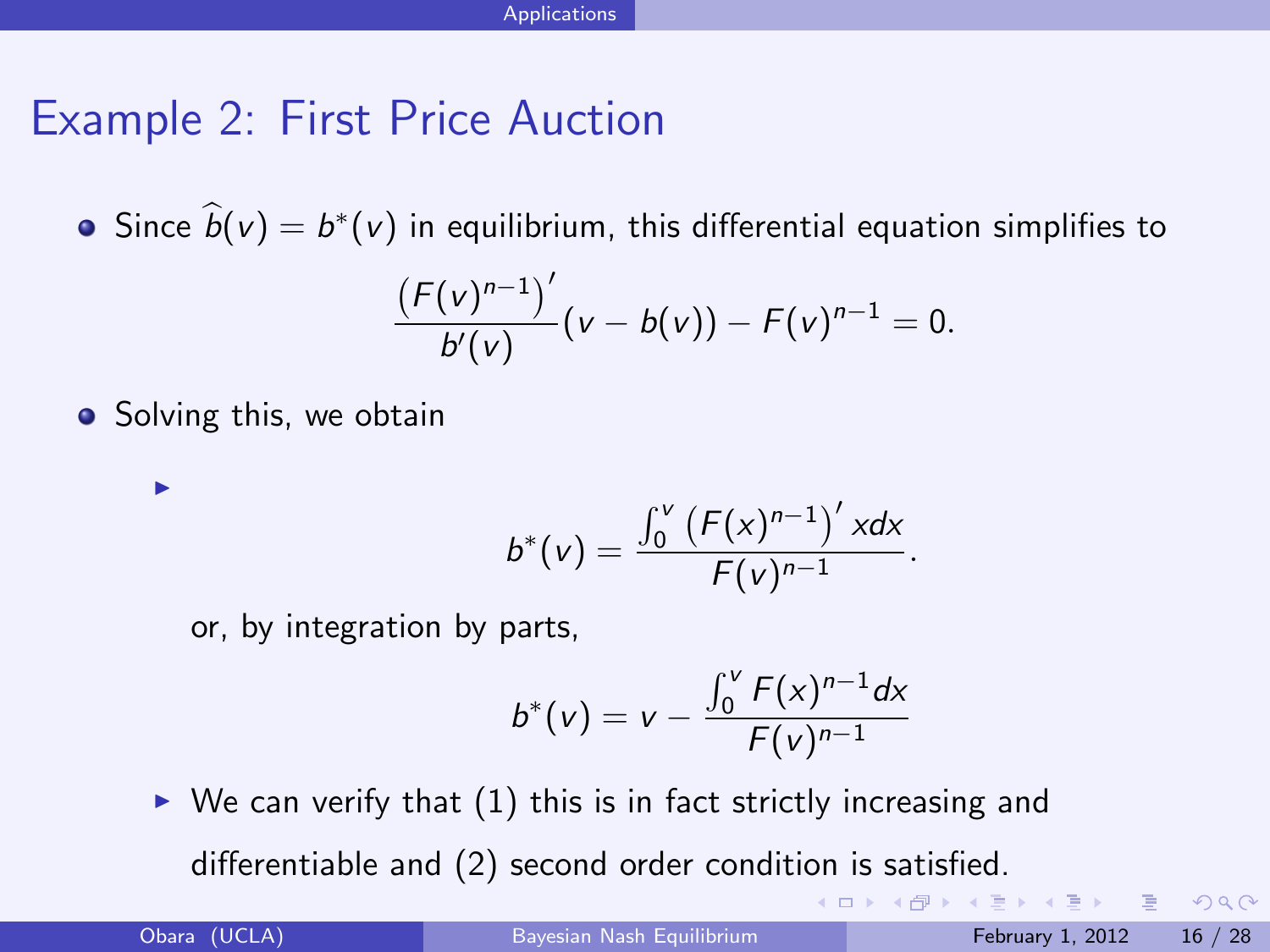#### Bayesian Nash equilibrium for the first price auction It is a Bayesian Nash equilibrium for every bidder to follow the strategy  $b(v) = v - \frac{\int_0^v F(x)^{n-1} dx}{F(v)^{n-1}}$  $\frac{F(x)}{F(y)^{n-1}}$  for the first price auction with i.i.d. private value.

 $QQQ$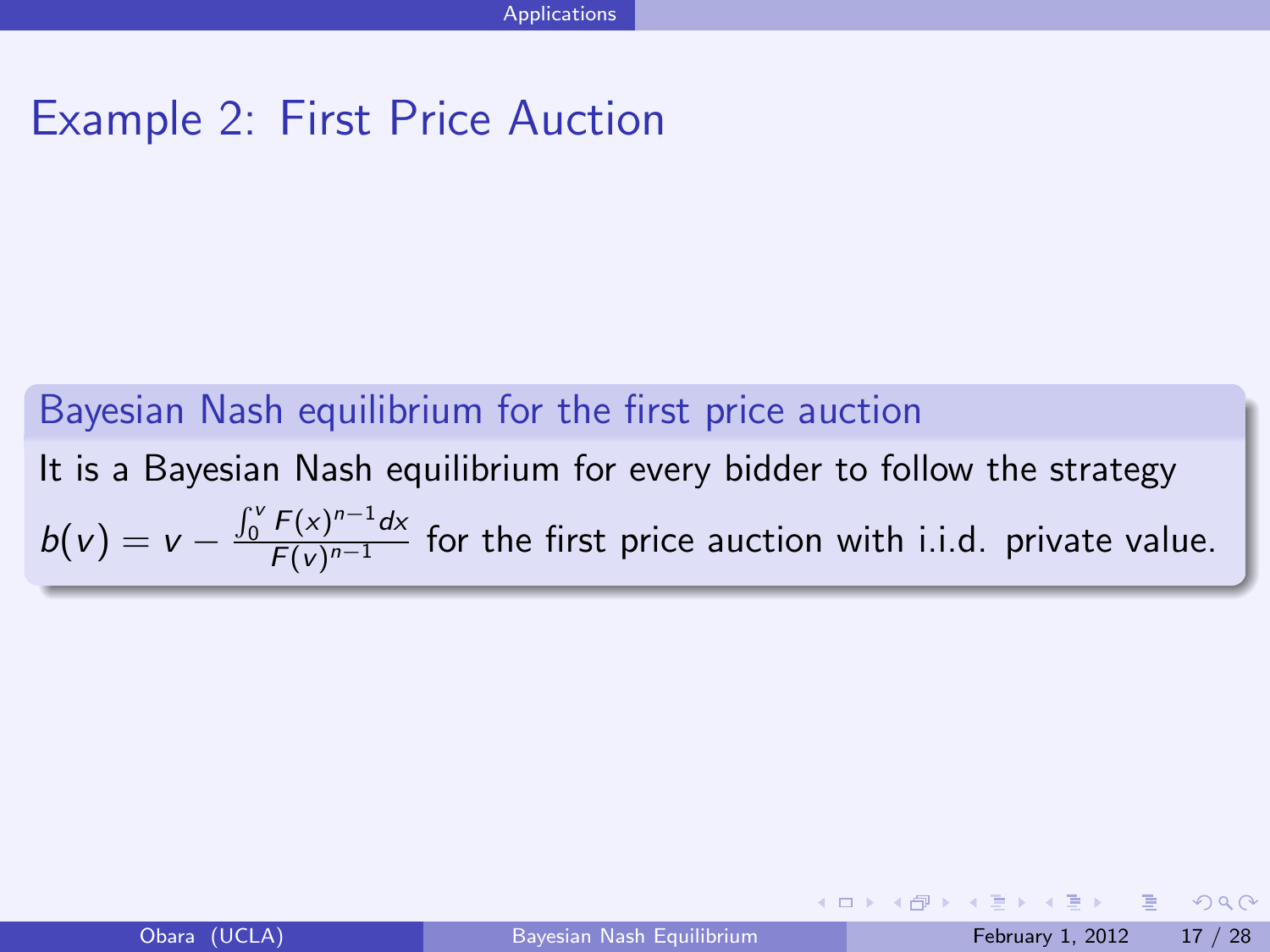# Example 3: Cournot Competition with Private Cost

- Consider a Cournot model where each firm's cost is private information and drawn from  $[0, 1]$  according to the same CDF  $F$ independently. Let  $\bar{c}$  be the average cost.
- Assume that the inverse demand function is  $p(Q) = 3 Q$ .
- Let's try to find a symmetric BNE  $(q^*,...,q^*)$ .

 $QQQ$ 

**≮ロト ⊀ 何 ト ⊀ ヨ ト ∢ ヨ**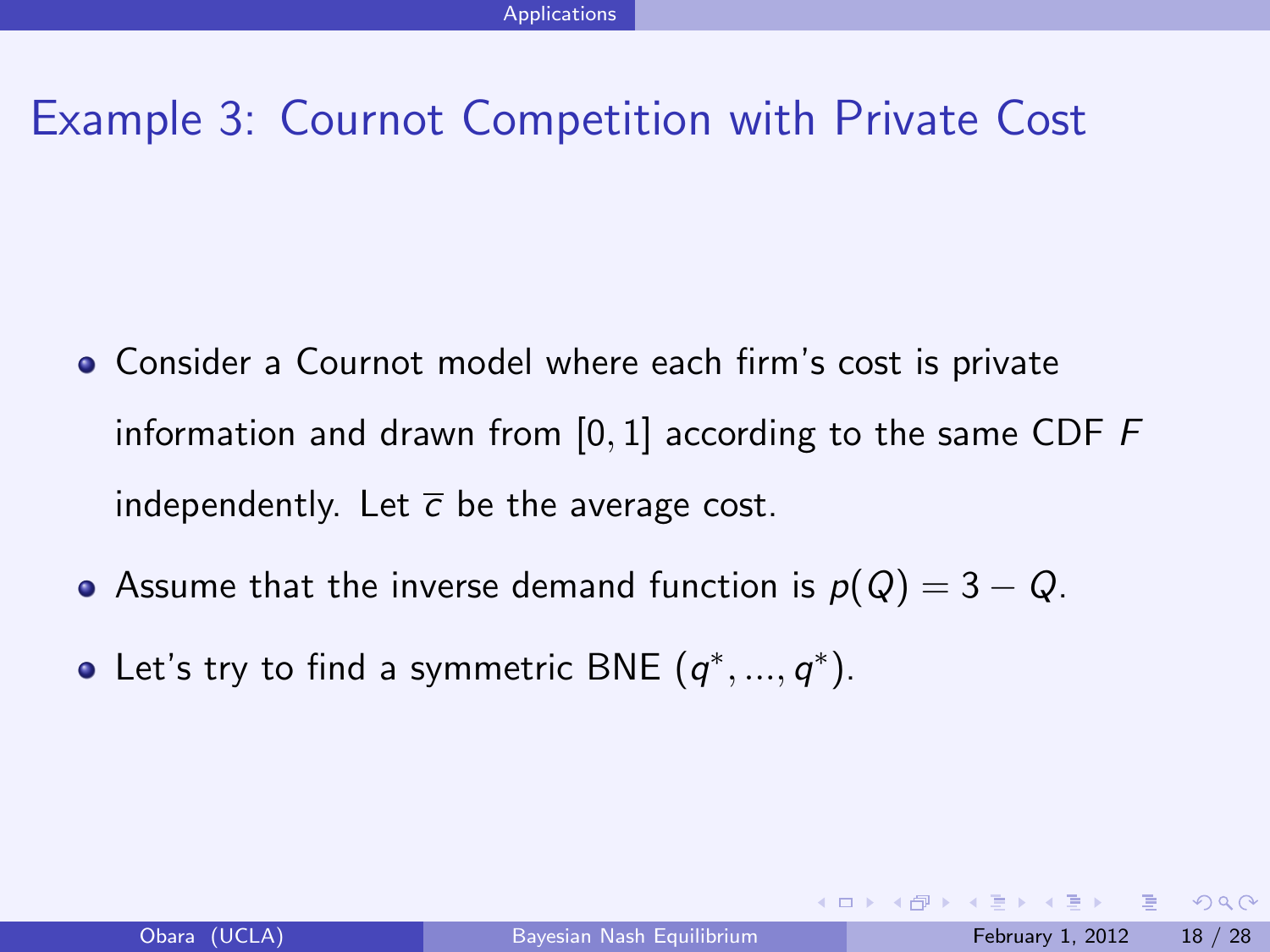# Example 3: Cournot Competition with Private Cost

Firm *i*'s expected profit when its cost is  $c_i$  and  $q_i$  is produced is

$$
\pi_i(q_i, q^*) = E [(3 - q_i - (n - 1)q^*(\widetilde{c}) - c_i) q_i]
$$

**•** From FOC, we obtain

$$
q_i(c_i) = \frac{3-(n-1)E\left[q^*(\widetilde{c})\right]-c_i}{2}
$$

Taking the expectation and imposing symmetry, we have  $E\left[q^*(\widetilde{c})\right] = \frac{3-\overline{c}}{n+1}$ .

Hence  $(q^*,...,q^*)$ , where  $q^*(c) = \frac{3-\overline{c}}{n+1} - \frac{c-\overline{c}}{2}$ , is the symmetric BNE.

K ロ ▶ K 個 ▶ K 로 ▶ K 로 ▶ 『 콘 』 900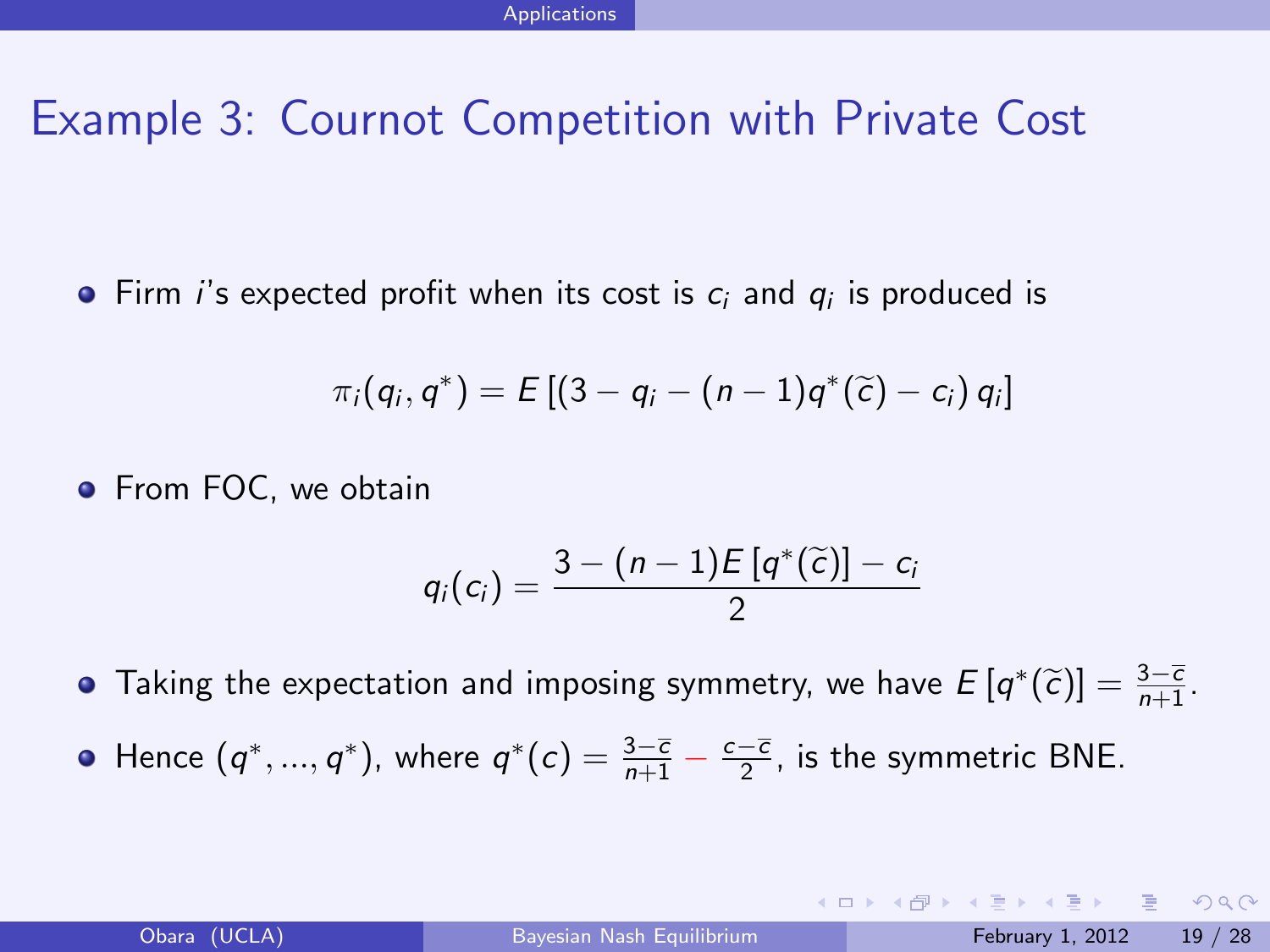Example 4: Double Auction (Chatterjee and Samuelson 1983)

- One buyer and one seller.
- Buyer's value and and seller's value is independently and uniformly distributed on [0, 1].
- **•** Buyer's payoff is  $v_b p$  when trading at price p, 0 otherwise. Seller's payoff is  $p - v_s$  when trading at price p, 0 otherwise.
- Buyer's strategy is  $p_b : [0, 1] \rightarrow [0, 1]$  (price offer) and seller's strategy  $\rho_{\mathfrak{s}}:[0,1]\to[0,1]$  (asking price).
- Trade occurs at price  $\frac{p_b+p_s}{2}$  only if  $p_b\geq p_s$ . Otherwise no trade. **Single**

**≮ロト ⊀何ト ⊀ ヨト ∢ ヨト** 

 $ORO$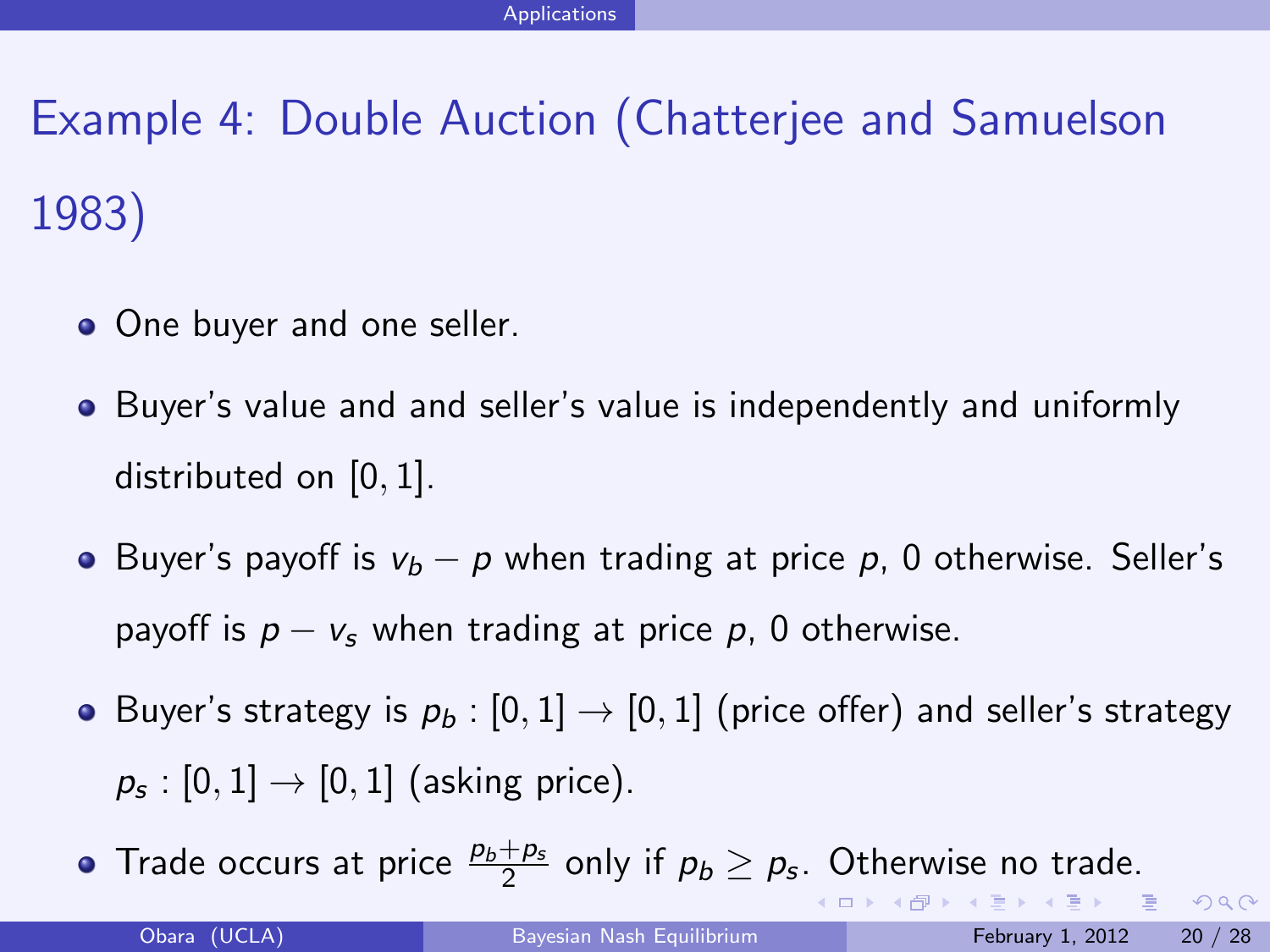- Look for a linear BNE  $p_b^*(v_b) = a_b + c_b v_b, p_s^*(v_s) = a_s + c_s v_s$ .
- Given this linear strategy by the seller, the buyer's problem is

$$
\max_{p_b}\left[v_b-\frac{1}{2}\left\{p_b+\frac{a_s+p_b}{2}\right\}\right]\frac{p_b-a_s}{c_s}
$$

**•** From the first order condition, we obtain

$$
\displaystyle \rho_b({\mathsf{v}}_b) = \frac{2}{3}{\mathsf{v}}_b + \frac{1}{3}{\mathsf{a}}_{\mathsf{s}}
$$

Obara (UCLA) [Bayesian Nash Equilibrium](#page-0-0) February 1, 2012 21 / 28

 $\Omega$ ÷

イロト イ押ト イヨト イヨ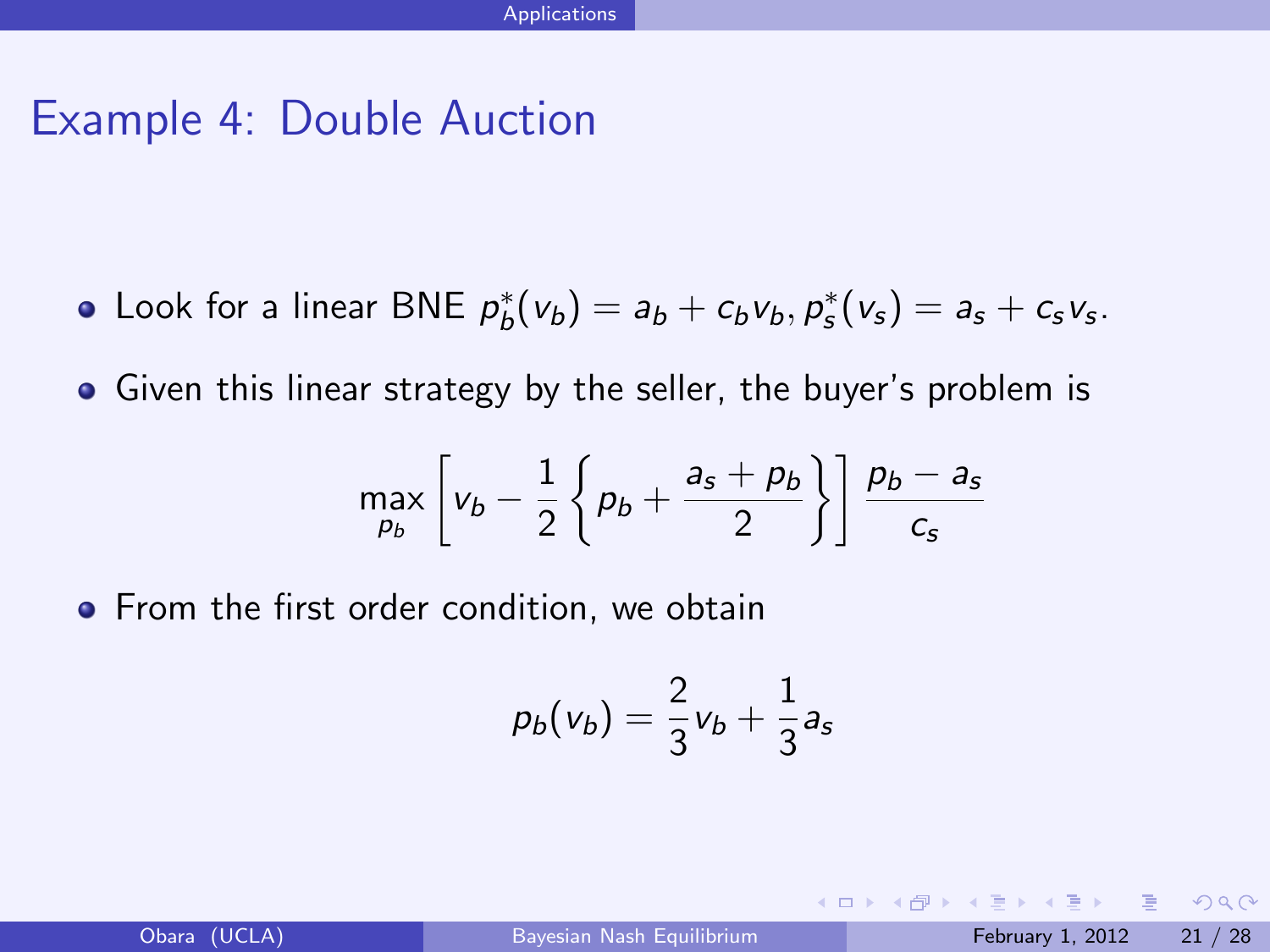• Seller's problem is

$$
\max_{p_s}\left[\frac{1}{2}\left\{p_s+\frac{p_s+a_b+c_b}{2}\right\}-v_s\right]\frac{a_b+c_b-p_s}{c_b}
$$

• From the first order condition, we obtain

$$
p_s(v_s) = \frac{2}{3}v_s + \frac{1}{3}(a_b + c_b)
$$

目

 $QQ$ 

**≮ロト ⊀伊 ▶ ⊀ ヨ ▶ ⊀ ヨ ▶**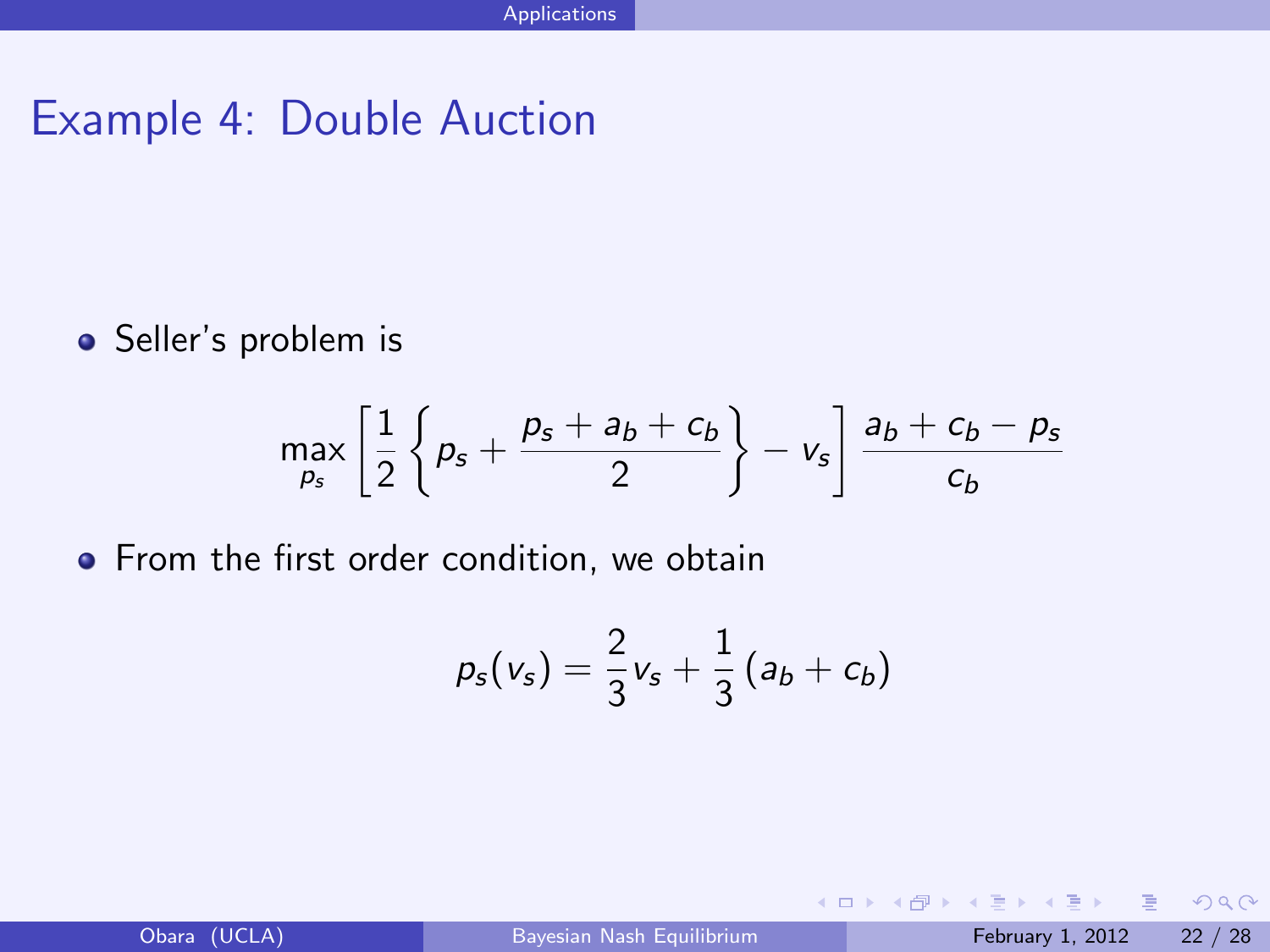- Matching coefficients, we get  $a_b = 1/12$ ,  $a_s = 1/4$ ,  $c_b = c_s = 2/3$ .
- Hence we find one BNE:

$$
p_b^*(v_b) = \frac{2}{3}v_b + \frac{1}{12}v_b^2
$$
  

$$
p_s^*(v_s) = \frac{2}{3}v_s + \frac{1}{4}
$$

- 3

 $\Omega$ 

イロト イ母 トイラト イラト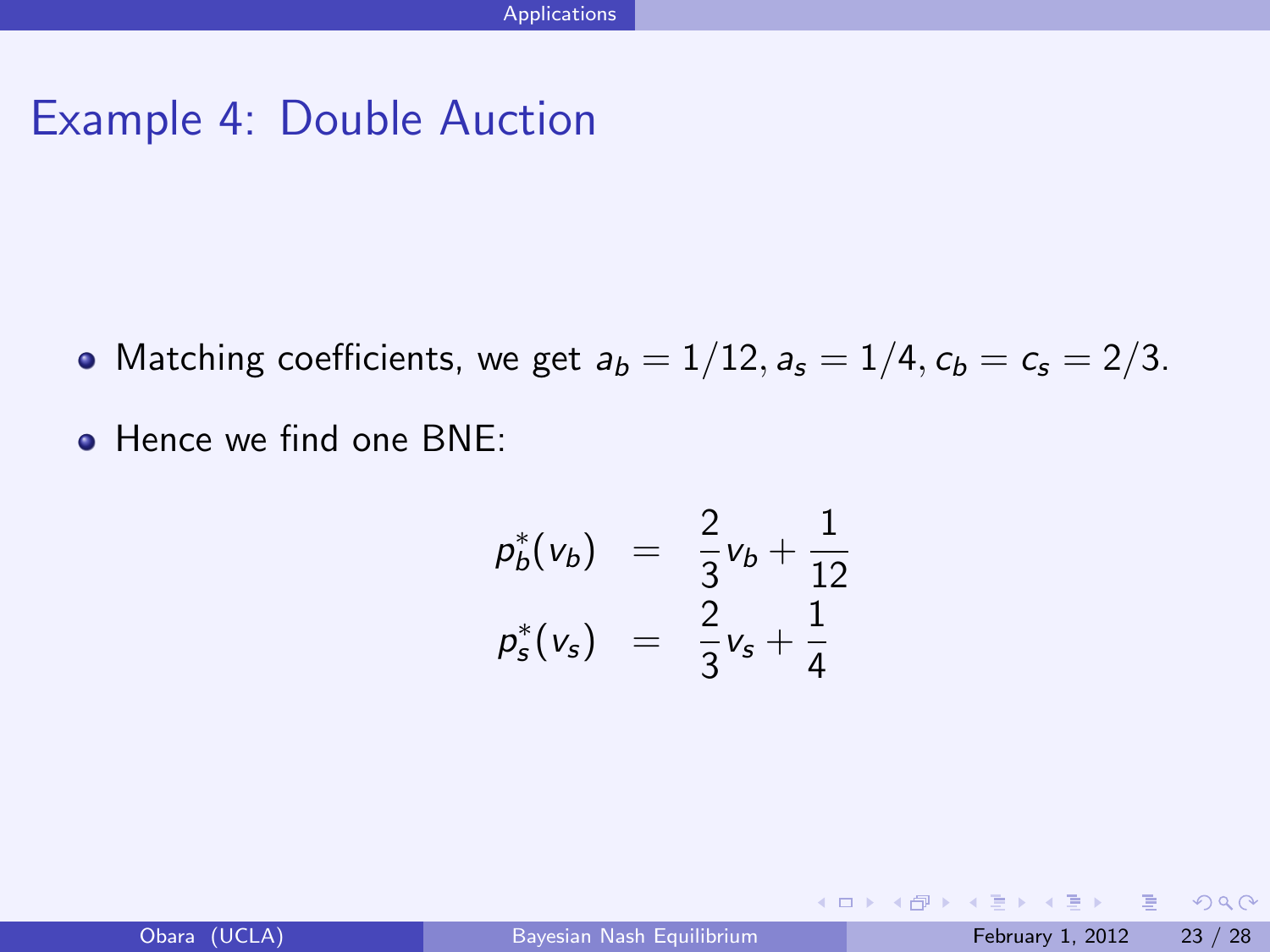#### Remark

- An allocation is efficient if trade occurs whenever  $\mathsf{v}_b \geq \mathsf{v}_\mathsf{s}.$  So this BNE does not generate an efficient allocation.
- In this uniform distribution environment, however, this BNE is the most efficient one. Thus it is impossible to achieve the efficient allocation by any BNE in double auction.
- This inefficiency result is very general. The efficient allocation cannot be achieved by ANY Bayesian Nash Equilibrium in ANY mechanism.

 $\Omega$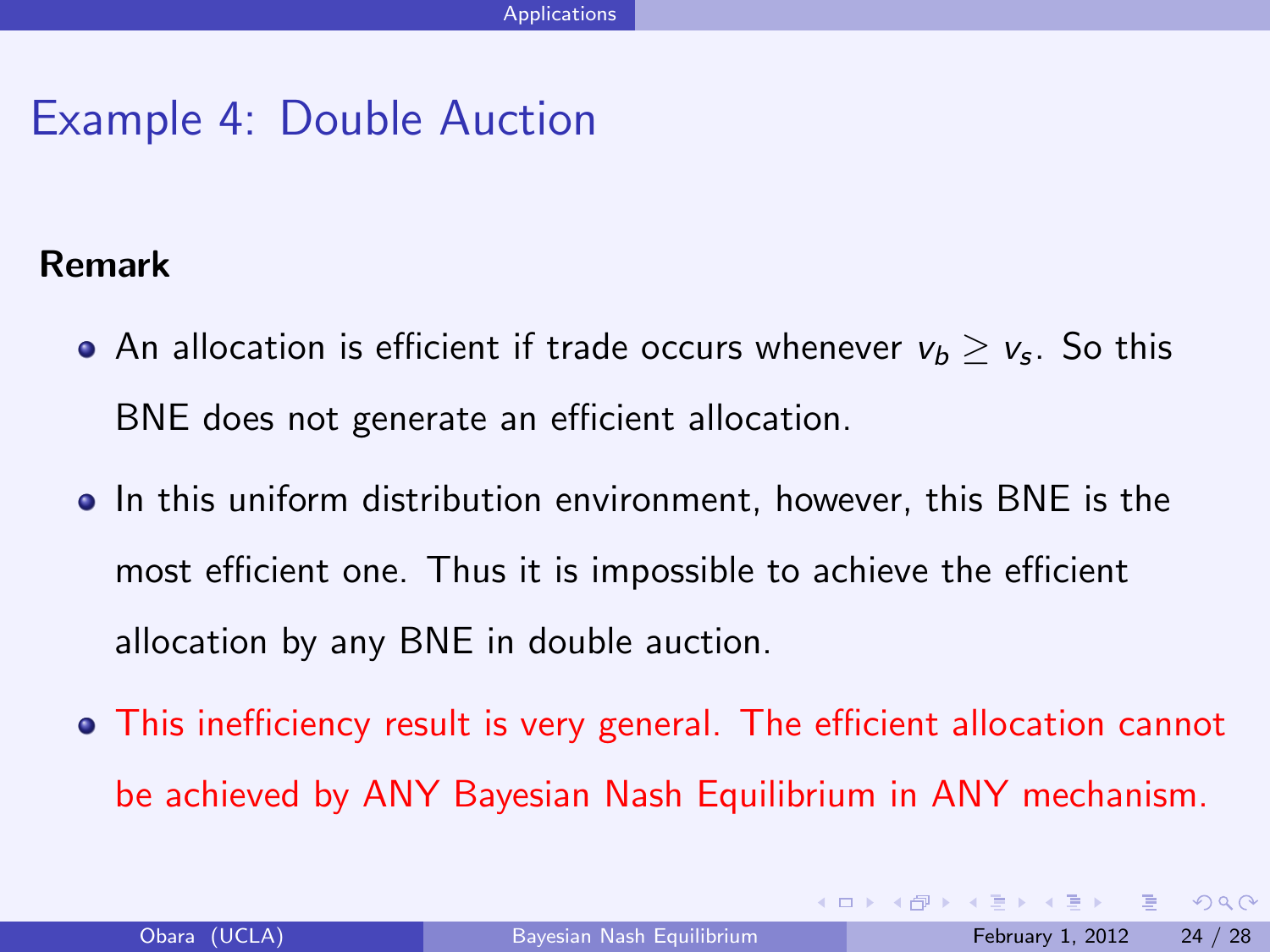# Example 5: Global Game (Carlson and van Damme 1993)

- There are two investors  $i = 1, 2$ . Each investor chooses whether to purchase risky asset (RA) or safe asset (SA).
- **•** Each investor's payoff depends on the state of economy  $\theta \in \Re$  and the other investor's decision.
- **Information Structure:** 
	- $\blacktriangleright$   $\theta$  is "uniformly distributed" on  $\Re$ .
	- Investor *i* observes a private signal  $t_i = \theta + \epsilon_i$ , where  $\epsilon_i$  follow  $N(0, \sigma)$ .
	- ► Given  $t_i$ , investor  $i$  believes that  $\theta_i$  is distributed according to  $N(t_i, \sigma)$ and  $t_{-i}$  is distributed according to  $\mathcal{N}(t_i,$ √  $2\sigma$ ).

- 3

<span id="page-24-0"></span> $QQQ$ 

 $4$  ロ }  $4$   $4$  }  $4$   $\equiv$  }  $4$   $\equiv$  }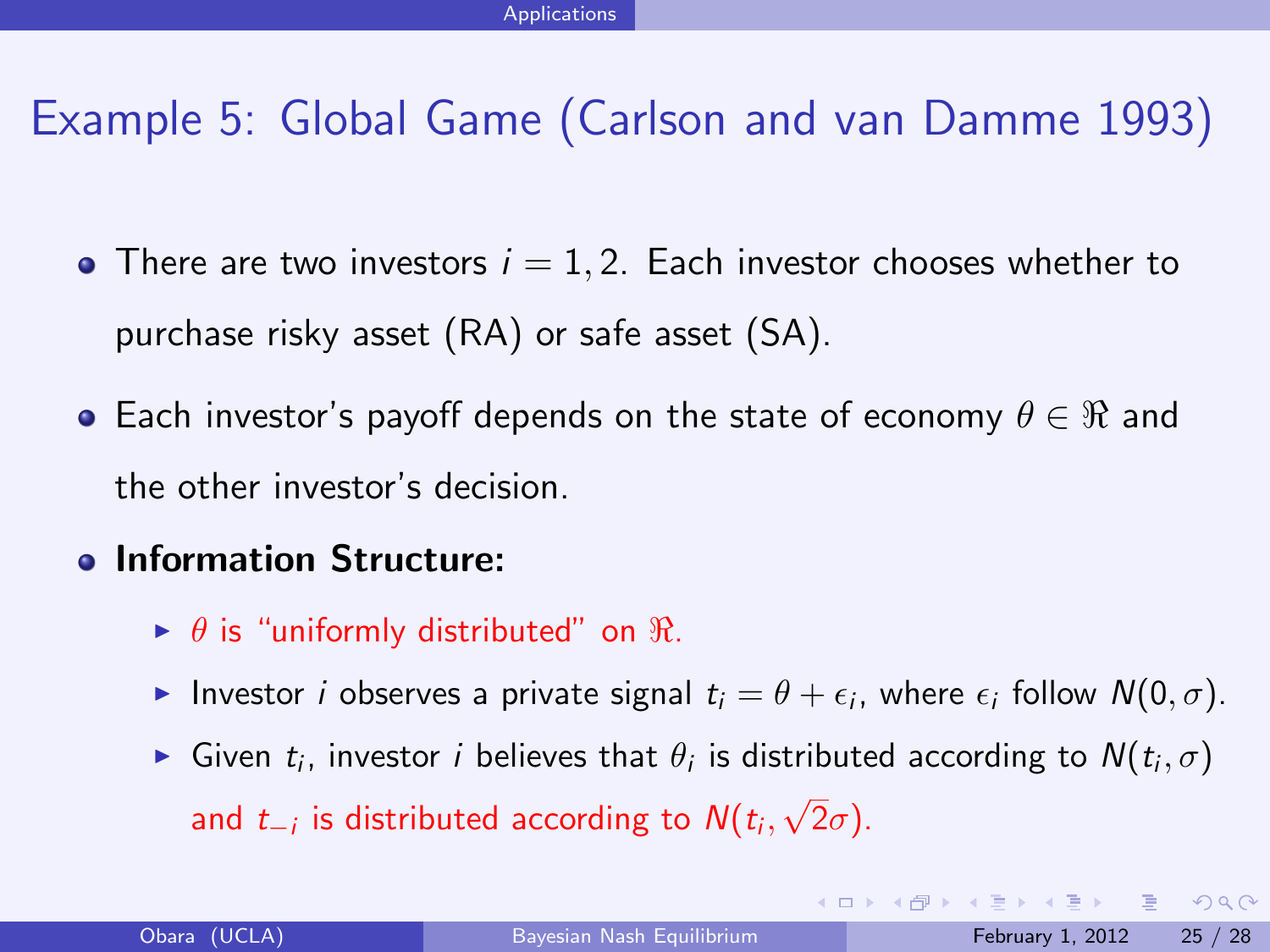#### Example 5: Global Game

• The payoff matrix given each realization of  $\theta$  is as follows.

|           | <b>RA</b>        | <b>SA</b>      |
|-----------|------------------|----------------|
| <b>RA</b> | $\theta, \theta$ | $\theta - 1,0$ |
| <b>SA</b> | $0, \theta -1$   | 0,0            |

- Note that, if  $\theta$  is publicly known,
	- **RA** is a dominant action when  $\theta > 1$ .
	- $\triangleright$  SA is a dominant action when  $\theta < 0$
	- Both  $(RA, RA)$  and  $(SA, SA)$  is a NE when  $0 \le \theta \le 1$ .

<span id="page-25-0"></span> $QQ$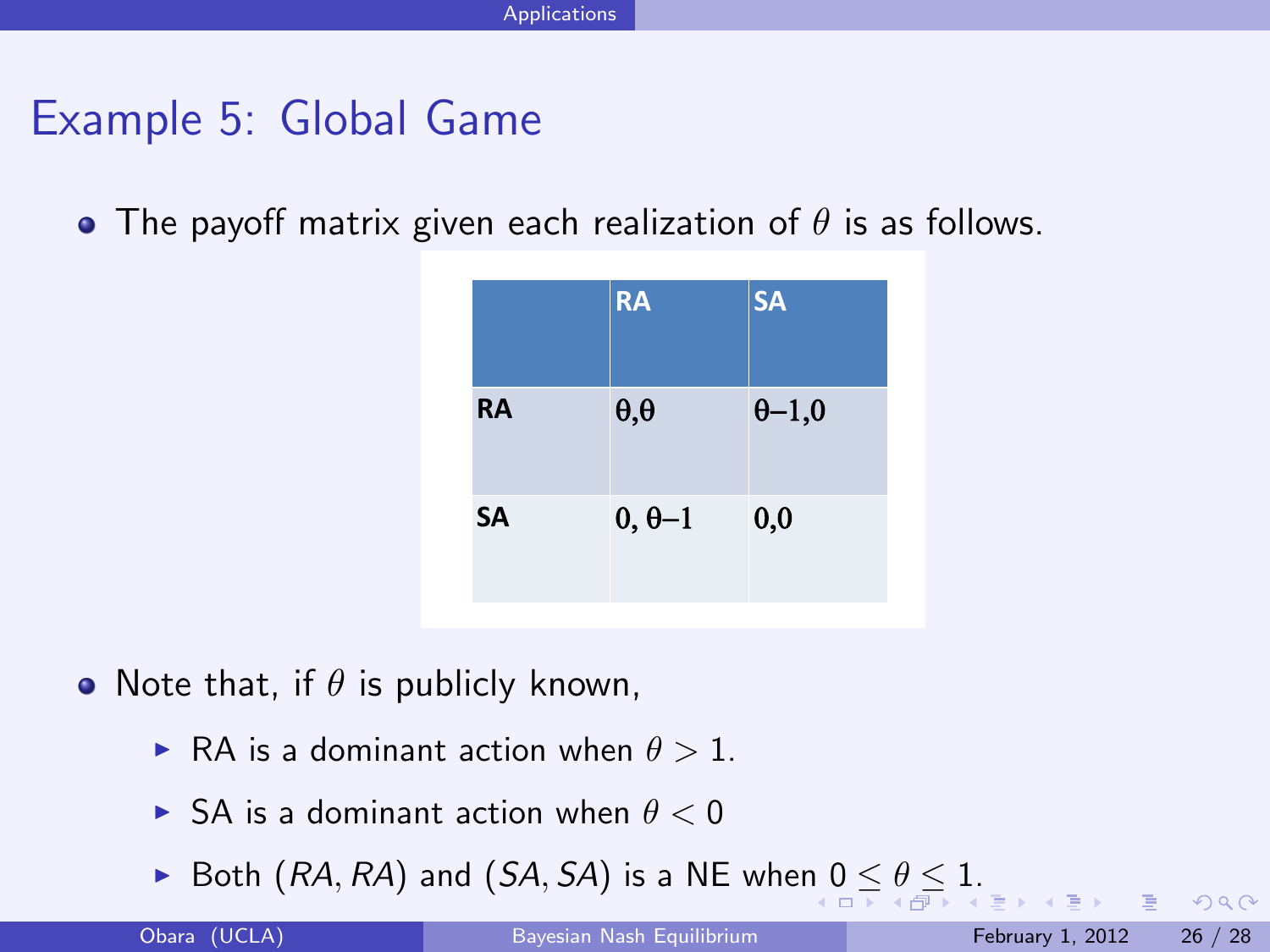#### Example 5: Global Game

- Let  $b(x)$  be a solution for  $t-\Phi\left(\frac{x-t}{\sqrt{2}\sigma}\right)=0$  given  $x$ . The interpretation of  $b(x)$  is that  $b(x)$  should be an investor's optimal cutoff point (i.e. choose SA if t is below  $b(x)$  and RA if t is above  $b(x)$ ) when the other investor's cutoff point is x.
- $\bullet$   $b(x)$  looks as follows. It is strictly increasing and crosses the 45 degree line at  $x = 0.5$ .

<span id="page-26-0"></span>